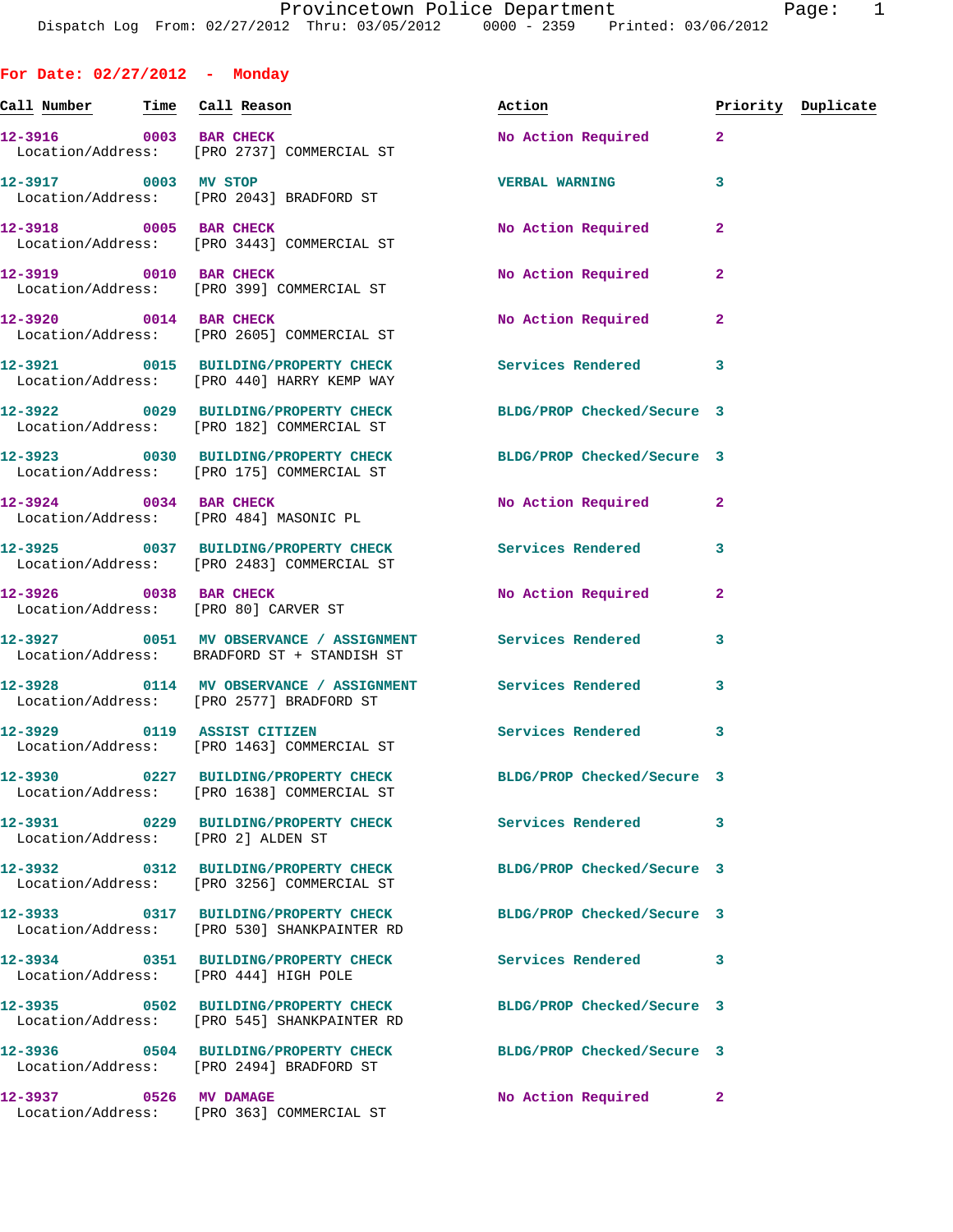|                                                              | Provincetown Police Department<br>Dispatch Log From: 02/27/2012 Thru: 03/05/2012 0000 - 2359 Printed: 03/06/2012 |                           |                         | Page: 2      |  |
|--------------------------------------------------------------|------------------------------------------------------------------------------------------------------------------|---------------------------|-------------------------|--------------|--|
|                                                              | 12-3938 0535 BUILDING/PROPERTY CHECK Services Rendered 3<br>Location/Address: [PRO 1778] SHANKPAINTER RD         |                           |                         |              |  |
|                                                              | 12-3940 0542 PARK, WALK & TALK 1 Services Rendered 2<br>Location/Address: [PRO 539] SHANKPAINTER RD              |                           |                         |              |  |
| 12-3939 0543 MV STOP                                         | Location/Address: ROUTE 6 + CONWELL ST                                                                           | <b>VERBAL WARNING</b>     | 3                       |              |  |
| Location/Address: ROUTE 6 + SNAIL RD                         | 12-3941 0550 MV OBSERVANCE / ASSIGNMENT Services Rendered                                                        |                           | $\mathbf{3}$            |              |  |
| Location/Address: SNAIL RD + ROUTE 6                         | 12-3942 6552 MV OBSERVANCE / ASSIGNMENT Services Rendered 3                                                      |                           |                         | $\mathbf{1}$ |  |
|                                                              | 12-3943 0558 MV OBSERVANCE / ASSIGNMENT Services Rendered 3<br>Location/Address: [PRO 3338] SHANKPAINTER RD      |                           |                         |              |  |
|                                                              | 12-3944 0559 911 GENERAL<br>Location/Address: [PRO 542] SHANK PAINTER RD                                         | No Action Required 1      |                         |              |  |
|                                                              | 12-3945 0601 INFO SERVICES - LOBBY Services Rendered 2<br>Location/Address: [PRO 542] SHANK PAINTER RD           |                           |                         | 18           |  |
|                                                              | $12-3946$ 0709 PARK, WALK & TALK<br>Location/Address: [PRO 3121] COMMERCIAL ST                                   | No Action Required 2      |                         |              |  |
|                                                              | 12-3947 0720 GENERAL INFO                                                                                        | Services Rendered         | $\mathbf{3}$            |              |  |
|                                                              | 12-3948 0735 BUILDING/PROPERTY CHECK<br>Location/Address: [PRO 564] BAYBERRY                                     | No Action Required 3      |                         |              |  |
|                                                              | 12-3950 0739 BUILDING/PROPERTY CHECK<br>Location/Address: [PRO 3163] WINTHROP ST                                 | No Action Required 3      |                         |              |  |
| Location/Address: ROUTE 6                                    | 12-3951 0742 MV OBSERVANCE / ASSIGNMENT Services Rendered 3                                                      |                           |                         |              |  |
| Location/Address: [PRO 3287] ROUTE 6                         | 12-3957 0742 BUILDING/PROPERTY CHECK                                                                             | No Action Required        | $\overline{\mathbf{3}}$ |              |  |
| 12-3952                                                      | $0744$ ALARM - FIRE<br>Location/Address: [PRO 3671] COMMERCIAL ST                                                | Services Rendered 1       |                         |              |  |
| 12-3953 0749 MV STOP<br>Location/Address: [PRO 521] ROUTE 6  |                                                                                                                  | <b>VERBAL WARNING</b>     | 3                       |              |  |
| 12-3954 0755 MW STOP<br>Location/Address: [PRO 2479] ROUTE 6 |                                                                                                                  | No Action Required 3      |                         |              |  |
| 12-3955 0758 MV STOP<br>Location/Address: JEROME SMITH RD    |                                                                                                                  | <b>VERBAL WARNING</b>     | 3                       |              |  |
|                                                              | 12-3956 6802 MV OBSERVANCE / ASSIGNMENT No Action Required<br>Location/Address: HARRY KEMP WAY + BREWSTER ST     |                           | $\mathbf{3}$            |              |  |
| Location/Address: JEROME SMITH RD                            | 12-3958 0834 MV OBSERVANCE / ASSIGNMENT No Action Required                                                       |                           | 3                       |              |  |
|                                                              | 12-3959 0846 BUILDING/PROPERTY CHECK<br>Location/Address: [PRO 3289] COMMERCIAL ST                               | No Action Required 3      |                         |              |  |
|                                                              | 12-3965 0846 BUILDING/PROPERTY CHECK<br>Location/Address: [PRO 1638] COMMERCIAL ST                               | No Action Required        | $\overline{\mathbf{3}}$ |              |  |
|                                                              | 12-3960 0905 911 GENERAL<br>Location/Address: [PRO 2008] GARFIELD ST                                             | Services Rendered 1       |                         |              |  |
| 12-3961                                                      | 0926 MV OBSERVANCE / ASSIGNMENT                                                                                  | <b>No Action Required</b> | 3                       |              |  |

Location/Address: SHANKPAINTER RD + PROVINCE RD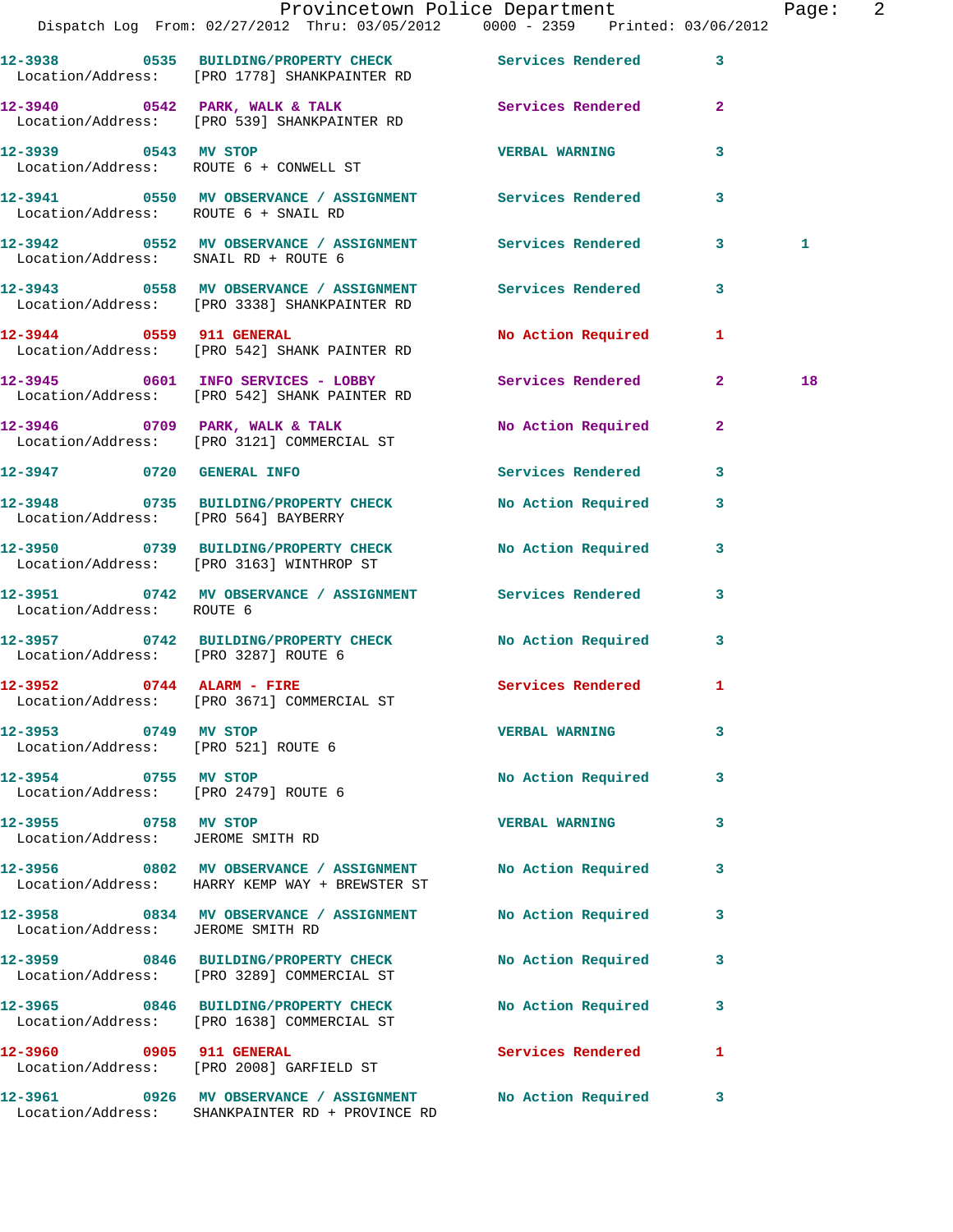|                                                                        | Provincetown Police Department                                                                             |                            |              |
|------------------------------------------------------------------------|------------------------------------------------------------------------------------------------------------|----------------------------|--------------|
|                                                                        | Dispatch Log From: 02/27/2012 Thru: 03/05/2012 0000 - 2359 Printed: 03/06/2012                             |                            |              |
|                                                                        | 12-3962 0933 FUNERAL ESCORT<br>Location/Address: [PRO 1645] HARRY KEMP WAY                                 | Services Rendered          | 3            |
| Location/Address: HARRY KEMP WAY                                       | $12-3963$ 0949 PARK, WALK & TALK                                                                           | Services Rendered          | $\mathbf{2}$ |
|                                                                        | 12-3964 1032 ANIMAL CALL<br>Location/Address: [PRO 1369] COURT ST                                          | Services Rendered          | $\mathbf{2}$ |
|                                                                        | 12-3966 1107 MV OBSERVANCE / ASSIGNMENT NO Action Required<br>Location/Address: BRADFORD ST + STANDISH AVE |                            | 3            |
|                                                                        | 12-3967 1108 ASSIST AGENCY / MUTUAL AID Services Rendered<br>Location/Address: BRADFORD ST + BAKER AVE     |                            | 3            |
| 12-3968 1120 ASSIST CITIZEN                                            | Location/Address: [PRO 43] BRADFORD ST                                                                     | <b>Services Rendered</b>   | 3            |
| 12-3969 1128 MV STOP<br>Location/Address: RACE POINT RD                |                                                                                                            | <b>VERBAL WARNING</b>      | 3            |
|                                                                        | 12-3970 1134 ASSIST CITIZEN<br>Location/Address: [PRO 542] SHANK PAINTER RD                                | <b>Services Rendered</b>   | 3            |
| Location/Address: [PRO 444] HIGH POLE                                  | 12-3971 1144 BUILDING/PROPERTY CHECK No Action Required                                                    |                            | 3            |
|                                                                        | 12-3972 1229 BUILDING/PROPERTY CHECK<br>Location/Address: [PRO 2543] MACMILLAN                             | <b>No Action Required</b>  | 3            |
| Location/Address: ROUTE 6                                              | 12-3973 1302 MV OBSERVANCE / ASSIGNMENT No Action Required                                                 |                            | 3            |
|                                                                        | $12-3974$ 1332 PARK, WALK & TALK<br>Location/Address: [PRO 595] BRADFORD ST                                | No Action Required         | $\mathbf{2}$ |
| 12-3976 1515 COMPLAINT<br>Location/Address: [PRO 2521] ROUTE 6         |                                                                                                            | <b>Services Rendered</b>   | 3            |
| Location/Address: [PRO 2513] ROUTE 6                                   | 12-3977 1546 MV OBSERVANCE / ASSIGNMENT No Action Required                                                 |                            | 3            |
| Location/Address: SHANKPAINTER RD                                      | 12-3978 1550 COMPLAINT/SPEAK WOFFICER Services Rendered                                                    |                            |              |
| 12-3979    1604    ALARM - GENERAL<br>Location/Address: OLD COLONY WAY |                                                                                                            | Services Rendered          | 1            |
| Location/Address: [PRO 564] BAYBERRY                                   | 12-3980 1613 BUILDING/PROPERTY CHECK                                                                       | BLDG/PROP Checked/Secure 3 |              |
|                                                                        | 12-3981 1622 SUSPICIOUS STICKER ON HOUSE Services Rendered<br>Location/Address: [PRO 924] FRANKLIN ST      |                            | 3            |
| 12-3982 1649 911 GENERAL                                               | Location/Address: [PRO 2001] CONWELL ST                                                                    | <b>Services Rendered</b>   | 1            |
| 12-3983 1713 GENERAL INFO                                              |                                                                                                            | <b>Services Rendered</b>   | 3            |
| 12-3984 1726 MV STOP                                                   | Location/Address: PROVINCE RD + SHANKPAINTER RD                                                            | <b>VERBAL WARNING</b>      | 3            |
|                                                                        | 12-3985 1738 MV OBSERVANCE / ASSIGNMENT Services Rendered<br>Location/Address: [PRO 1892] SHANKPAINTER RD  |                            | 3            |
| 1741 MV STOP<br>12-3986                                                | Location/Address: BRADFORD ST + SHANK PAINTER RD                                                           | <b>VERBAL WARNING</b>      | 3            |
|                                                                        | 12-3987 1749 MV OBSERVANCE / ASSIGNMENT No Action Required<br>Location/Address: [PRO 2277] BRADFORD ST     |                            | 3            |

Page: 3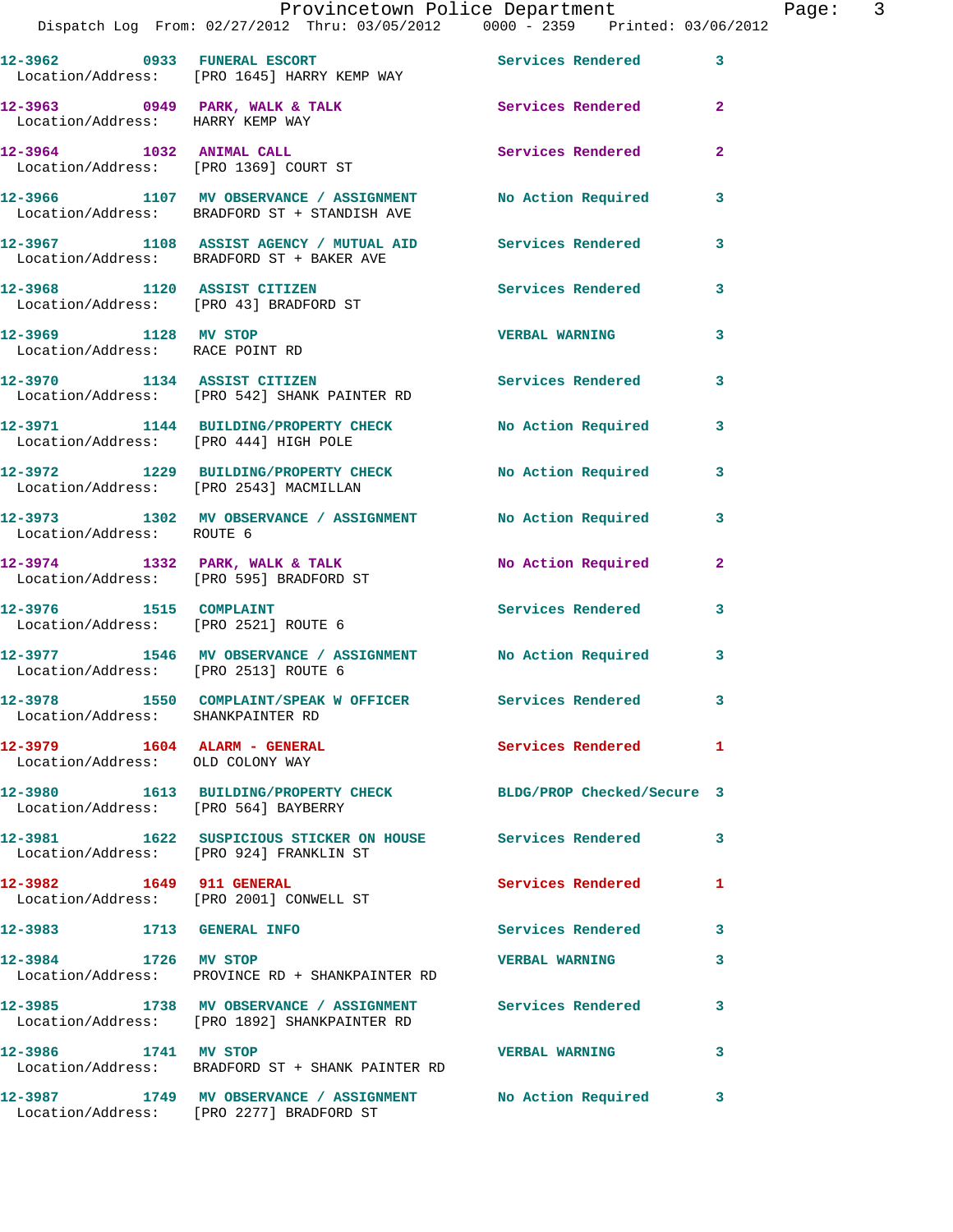|                                                              | Dispatch Log From: 02/27/2012 Thru: 03/05/2012 0000 - 2359 Printed: 03/06/2012                                |                            |    |
|--------------------------------------------------------------|---------------------------------------------------------------------------------------------------------------|----------------------------|----|
| 12-3988 1801 MV STOP                                         | Location/Address: [PRO 29] BRADFORD ST                                                                        | <b>VERBAL WARNING</b>      | 3  |
| Location/Address: [PRO 2543] MACMILLAN                       | 12-3989 1815 BUILDING/PROPERTY CHECK BLDG/PROP Checked/Secure 3                                               |                            |    |
| Location/Address: [PRO 3259] MACMILLAN                       | 12-3990 1843 BUILDING/PROPERTY CHECK                                                                          | BLDG/PROP Checked/Secure 3 |    |
| 12-3991 1846 COMPLAINT                                       | Location/Address: [PRO 542] SHANK PAINTER RD                                                                  | <b>Services Rendered</b>   | 3  |
| Location/Address: [PRO 2754] ROUTE 6                         | 12-3992 1915 ASSIST AGENCY / MUTUAL AID Services Rendered                                                     |                            | 3  |
|                                                              | 12-3993 2029 BUILDING/PROPERTY CHECK<br>Location/Address: [PRO 440] HARRY KEMP WAY                            | BLDG/PROP Checked/Secure 3 |    |
|                                                              | 12-3994 2035 MV OBSERVANCE / ASSIGNMENT<br>Location/Address: [PRO 595] BRADFORD ST                            | No Action Required         | 3  |
|                                                              | 12-3995 2058 BUILDING/PROPERTY CHECK<br>Location/Address: [PRO 175] COMMERCIAL ST                             | BLDG/PROP Checked/Secure 3 |    |
|                                                              | 12-3996 2104 BUILDING/PROPERTY CHECK BLDG/PROP Checked/Secure 3<br>Location/Address: [PRO 306] COMMERCIAL ST  |                            |    |
| Location/Address: [PRO 444] HIGH POLE                        | 12-3997 2305 BUILDING/PROPERTY CHECK                                                                          | Services Rendered          | 3  |
| Location/Address: [PRO 2543] MACMILLAN                       | 12-3998 2305 BUILDING/PROPERTY CHECK BLDG/PROP Checked/Secure 3                                               |                            |    |
|                                                              | 12-3999 2310 MV OBSERVANCE / ASSIGNMENT Services Rendered<br>Location/Address: [PRO 2577] BRADFORD ST         |                            | 3  |
|                                                              | 12-4000 2317 MV OBSERVANCE / ASSIGNMENT Services Rendered<br>Location/Address: HARRY KEMP WAY + CONWELL ST    |                            | 3  |
| 12-4001 2323 MV STOP<br>Location/Address: ROUTE 6 + SNAIL RD |                                                                                                               | <b>VERBAL WARNING</b>      | 3  |
|                                                              | 12-4002 2353 BUILDING/PROPERTY CHECK Services Rendered<br>Location/Address: [PRO 518] RACE POINT RD           |                            | 3  |
| For Date: $02/28/2012$ - Tuesday                             |                                                                                                               |                            |    |
|                                                              | 12-4005 0001 911 GENERAL-SYSTEM WORK<br>Location/Address: [PRO 542] SHANK PAINTER RD                          | No Action Required         | 1  |
| 12-4003 0004 MV STOP                                         | Location/Address: [PRO 526] RYDER ST EXT                                                                      | No Action Required         | 3  |
| Location/Address: [PRO 2513] ROUTE 6                         | 12-4004 0013 MV OBSERVANCE / ASSIGNMENT Services Rendered                                                     |                            | 3  |
|                                                              | 12-4006 6030 MV OBSERVANCE / ASSIGNMENT Services Rendered<br>Location/Address: BRADFORD ST + STANDISH ST      |                            | 3. |
|                                                              | 12-4007 0108 BUILDING/PROPERTY CHECK BLDG/PROP Checked/Secure 3<br>Location/Address: [PRO 440] HARRY KEMP WAY |                            |    |
| Location/Address: [PRO 569] WINSLOW ST                       | 12-4008 0117 BUILDING/PROPERTY CHECK BLDG/PROP Checked/Secure 3                                               |                            |    |
| Location/Address: [PRO 16] BRADFORD ST                       | 12-4009 0236 BUILDING/PROPERTY CHECK BLDG/PROP Checked/Secure 3                                               |                            |    |
| Location/Address: [PRO 3287] ROUTE 6                         | 12-4010 0307 BUILDING/PROPERTY CHECK BLDG/PROP Checked/Secure 3                                               |                            |    |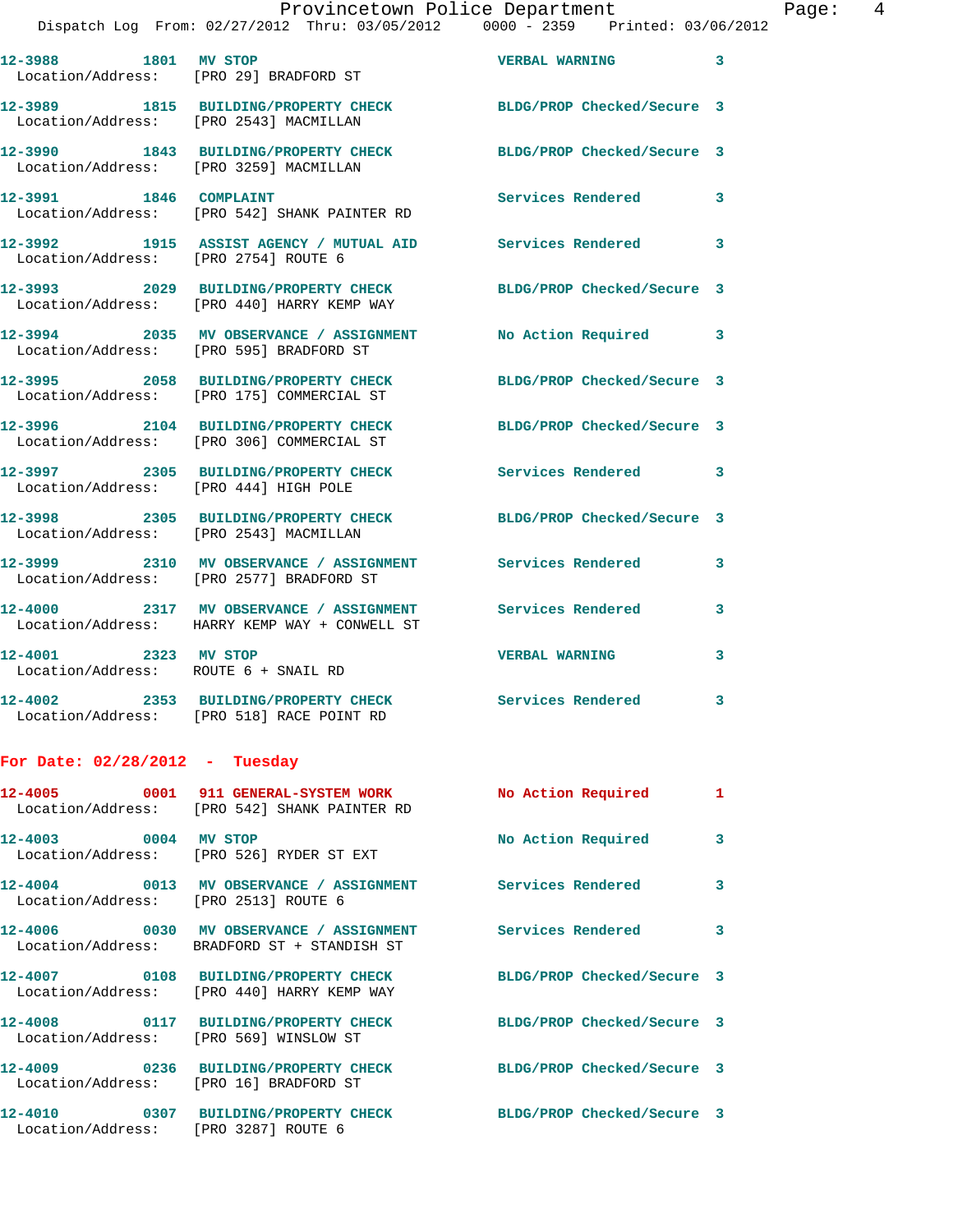|                                                                          | 12-4011 0357 ALARM - GENERAL<br>Location/Address: [PRO 530] SHANK PAINTER RD                                     | BLD/PROP CHECKED UNSECUR 1 |              |    |
|--------------------------------------------------------------------------|------------------------------------------------------------------------------------------------------------------|----------------------------|--------------|----|
|                                                                          | 12-4012 0514 BUILDING/PROPERTY CHECK<br>Location/Address: [PRO 545] SHANKPAINTER RD                              | BLDG/PROP Checked/Secure 3 |              |    |
|                                                                          | 12-4013 0525 BUILDING/PROPERTY CHECK<br>Location/Address: [PRO 2483] COMMERCIAL ST                               | Services Rendered          | 3            |    |
| Location/Address: ROUTE 6 + HOWLAND ST                                   | 12-4014 0549 MV OBSERVANCE / ASSIGNMENT Services Rendered                                                        |                            | 3            |    |
|                                                                          | 12-4015 0552 LOBBY TRAFFIC<br>Location/Address: [PRO 542] SHANK PAINTER RD                                       | Services Rendered          | $\mathbf{2}$ | 24 |
|                                                                          | 12-4016 0610 SPEED DOLLY ASSIGNMENT No Action Required 3<br>Location/Address: [PRO 542] SHANKPAINTER RD          |                            |              |    |
| 12-4017 0617 MV STOP                                                     | Location/Address: COOK ST + BRADFORD ST                                                                          | <b>VERBAL WARNING</b>      | 3            |    |
|                                                                          | 12-4018 0619 BUILDING/PROPERTY CHECK Services Rendered 3<br>Location/Address: [PRO 3259] MACMILLAN               |                            |              |    |
|                                                                          | 12-4019 0703 PARK, WALK & TALK<br>Location/Address: [PRO 3121] COMMERCIAL ST                                     | No Action Required         | 2            |    |
| 12-4020 0733 GENERAL INFO                                                |                                                                                                                  | Services Rendered 3        |              |    |
|                                                                          | 12-4021 0738 BUILDING/PROPERTY CHECK BLDG/PROP Checked/Secure 3<br>Location/Address: [PRO 3030] TIN PAN ALLEY RD |                            |              |    |
| Location/Address: ROUTE 6                                                | 12-4022 0744 MV OBSERVANCE / ASSIGNMENT Services Rendered 3                                                      |                            |              |    |
|                                                                          | 12-4025 0744 BUILDING/PROPERTY CHECK<br>Location/Address: [PRO 545] SHANKPAINTER RD                              | No Action Required         | 3            |    |
| 12-4023 0749 MV STOP<br>Location/Address: [PRO 521] ROUTE 6              |                                                                                                                  | <b>VERBAL WARNING</b>      | 3            |    |
| 12-4024 0754 MV STOP<br>Location/Address: [PRO 3440] ROUTE 6             |                                                                                                                  | Citation/Warning Issued 3  |              |    |
| 12-4026 0816 PARK, WALK & TALK<br>Location/Address: [PRO 569] WINSLOW ST |                                                                                                                  | No Action Required 2       |              |    |
|                                                                          | 12-4028 0816 BUILDING/PROPERTY CHECK No Action Required<br>Location/Address: [PRO 3163] WINTHROP ST              |                            | 3            |    |
| 12-4027 0824 ESCORT/TRANSPORT                                            | Location/Address: [PRO 1645] HARRY KEMP WAY                                                                      | <b>Services Rendered</b>   | 3            |    |
| 12-4029 1040 911 GENERAL                                                 | Location/Address: [PRO 542] SHANK PAINTER RD                                                                     | Services Rendered          | 1            |    |
| Location/Address: [PRO 564] BAYBERRY                                     | 12-4030 1205 BUILDING/PROPERTY CHECK No Action Required                                                          |                            | 3            |    |
|                                                                          | 12-4031 1222 COMPLAINT<br>Location/Address: [PRO 539] SHANK PAINTER RD                                           | SPOKEN TO                  | 3            |    |
| Location/Address: [PRO 569] WINSLOW ST                                   | 12-4032 1225 ASSIST AGENCY / MUTUAL AID Services Rendered                                                        |                            | 3            |    |
|                                                                          | 12-4033 1258 BUILDING/PROPERTY CHECK BLDG/PROP Checked/Secure 3<br>Location/Address: [PRO 3317] CEMETERY RD      |                            |              |    |
|                                                                          | 12-4034 1258 BUILDING/PROPERTY CHECK BLDG/PROP Checked/Secure 3<br>Location/Address: [PRO 3318] CEMETERY RD      |                            |              |    |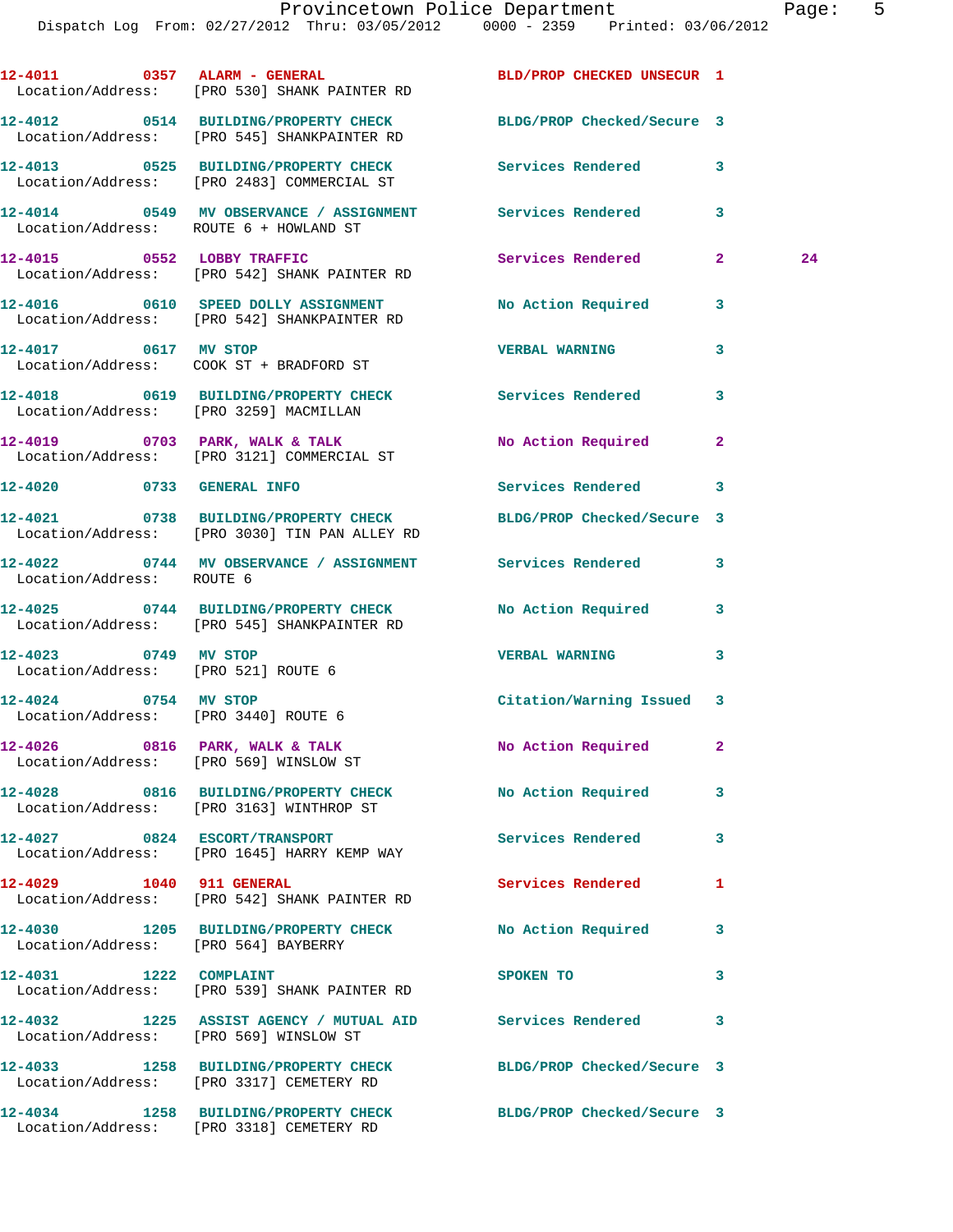|                                                       | 12-4035 1259 MV OBSERVANCE / ASSIGNMENT Citation/Warning Issued 3<br>Location/Address: BRADFORD ST + STANDISH AVE |                            |              |  |
|-------------------------------------------------------|-------------------------------------------------------------------------------------------------------------------|----------------------------|--------------|--|
| 12-4036 1307 MV STOP                                  | Location/Address: WINSLOW ST + BRADFORD ST                                                                        | <b>VERBAL WARNING</b>      | 3            |  |
| 12-4037 1313 COMPLAINT                                | Location/Address: [PRO 1563] CONWELL ST                                                                           | Services Rendered          | 3            |  |
| Location/Address: [PRO 3287] ROUTE 6                  | 12-4038 1336 BUILDING/PROPERTY CHECK BLDG/PROP Checked/Secure 3                                                   |                            |              |  |
| Location/Address: [PRO 571] ALDEN ST                  | 12-4039 1343 BUILDING/PROPERTY CHECK BLDG/PROP Checked/Secure 3                                                   |                            |              |  |
|                                                       | 12-4040 1343 BUILDING/PROPERTY CHECK No Action Required<br>Location/Address: [PRO 2543] MACMILLAN                 |                            | 3            |  |
|                                                       | 12-4041 1355 MV OBSERVANCE / ASSIGNMENT No Action Required<br>Location/Address: BRADFORD ST + RYDER ST            |                            | 3            |  |
| Location/Address: [PRO 571] ALDEN ST                  | 12-4042 1402 BUILDING/PROPERTY CHECK BLDG/PROP Checked/Secure 3                                                   |                            |              |  |
| 12-4043 1411 COMPLAINT                                | Location/Address: [PRO 3296] SHANK PAINTER RD                                                                     | SPOKEN TO                  | 3            |  |
|                                                       | 12-4044 1426 LOST RED CELL PHONE 5ervices Rendered<br>Location/Address: [PRO 542] SHANK PAINTER RD                |                            | 3            |  |
| 12-4045   1450   ALARM - FIRE                         | Location/Address: [PRO 3660] COURT ST                                                                             | False Alarm                | 1            |  |
|                                                       | $12-4046$ 1544 HAZARDS<br>Location/Address: [PRO 2251] COMMERCIAL ST                                              | Services Rendered          | $\mathbf{2}$ |  |
|                                                       | 12-4047 1552 MV OBSERVANCE / ASSIGNMENT No Action Required<br>Location/Address: [PRO 447] JEROME SMITH RD         |                            | 3            |  |
|                                                       | 12-4048 1638 BUILDING/PROPERTY CHECK BLDG/PROP Checked/Secure 3<br>Location/Address: [PRO 3259] MACMILLAN         |                            |              |  |
| Location/Address: [PRO 2521] ROUTE 6                  | 12-4049 1651 MV OBSERVANCE / ASSIGNMENT No Action Required                                                        |                            | 3            |  |
|                                                       | 12-4050 1653 MV OBSERVANCE / ASSIGNMENT<br>Location/Address: [PRO 1892] SHANKPAINTER RD                           | No Action Required         | 3            |  |
|                                                       | 12-4051 1653 MV OBSERVANCE / ASSIGNMENT<br>Location/Address: [PRO 1892] SHANKPAINTER RD                           | No Action Required         | 3            |  |
|                                                       | 12-4052 1745 ALARM - GENERAL<br>Location/Address: [PRO 3488] COMMERCIAL ST                                        | BLDG/PROP Checked/Secure 1 | 1            |  |
| 12-4053 1831 MV STOP<br>Location/Address: STANDISH ST |                                                                                                                   | <b>VERBAL WARNING</b>      | 3            |  |
| 12-4054 1857 LOST WALLET                              | Location/Address: [PRO 3296] SHANK PAINTER RD                                                                     | Services Rendered          | 3            |  |
|                                                       | 12-4055 1901 SERVE RESTRAINING ORDER<br>Location/Address: [PRO 1366] CONWELL ST                                   | SPOKEN TO                  | $\mathbf{2}$ |  |
|                                                       | 12-4056 1913 BUILDING/PROPERTY CHECK<br>Location/Address: [PRO 175] COMMERCIAL ST                                 | BLDG/PROP Checked/Secure 3 |              |  |
| 12-4057 1955 MV STOP                                  | Location/Address: CONWAY ST + BRADFORD ST                                                                         | <b>VERBAL WARNING</b>      | 3            |  |
| 12-4058                                               | 2019 BUILDING/PROPERTY CHECK                                                                                      | BLDG/PROP Checked/Secure 3 |              |  |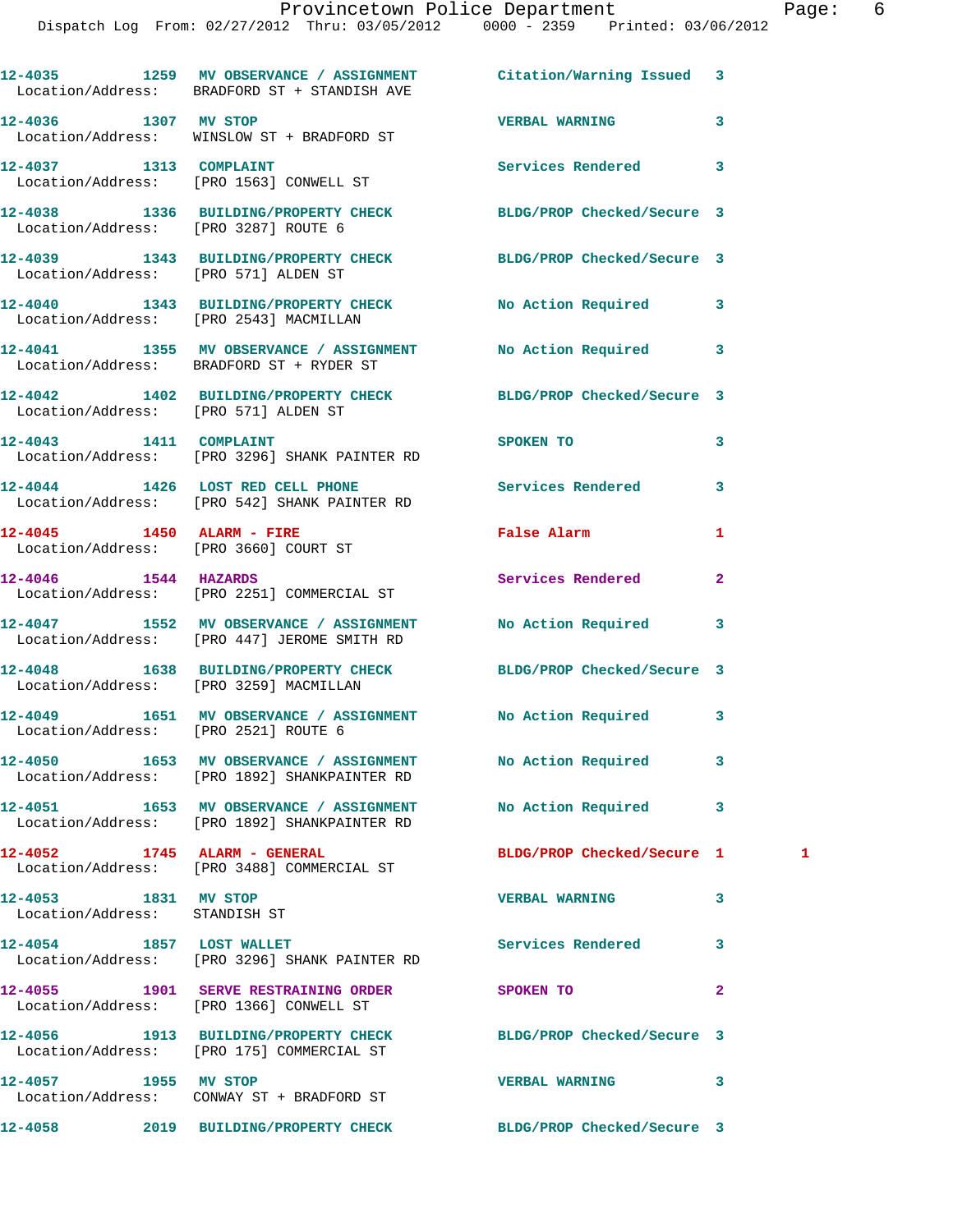|                                                       |                                                                                                                | Provincetown Police Department | 7<br>Page:   |
|-------------------------------------------------------|----------------------------------------------------------------------------------------------------------------|--------------------------------|--------------|
|                                                       | Dispatch Log From: $02/27/2012$ Thru: $03/05/2012$ 0000 - 2359 Printed: 03/06/2012                             |                                |              |
|                                                       | Location/Address: [PRO 595] BRADFORD ST                                                                        |                                |              |
|                                                       | 12-4059 2038 MV OBSERVANCE / ASSIGNMENT No Action Required 3<br>Location/Address: [PRO 2784] SHANKPAINTER RD   |                                |              |
|                                                       | 12-4060 2112 BUILDING/PROPERTY CHECK BLDG/PROP Checked/Secure 3<br>Location/Address: [PRO 2977] COMMERCIAL ST  |                                |              |
|                                                       | 12-4061 2120 MISSING DOG<br>Location/Address: [PRO 2548] HOWLAND ST                                            | Services Rendered 2            |              |
|                                                       | 12-4062 2127 BUILDING/PROPERTY CHECK BLDG/PROP Checked/Secure 3<br>Location/Address: [PRO 530] SHANKPAINTER RD |                                |              |
|                                                       | 12-4063 2156 BUILDING/PROPERTY CHECK BLDG/PROP Checked/Secure 3<br>Location/Address: [PRO 440] HARRY KEMP WAY  |                                |              |
|                                                       | 12-4064 2323 PARK, WALK & TALK 3 Services Rendered 2<br>Location/Address: [PRO 539] SHANKPAINTER RD            |                                |              |
|                                                       | 12-4065 2326 BUILDING/PROPERTY CHECK Services Rendered<br>Location/Address: [PRO 3259] MACMILLAN               |                                | $\mathbf{3}$ |
|                                                       | 12-4066 2331 MV OBSERVANCE / ASSIGNMENT Services Rendered 3<br>Location/Address: ROUTE 6 + SNAIL RD            |                                |              |
|                                                       | 12-4067 2353 ASSIST CITIZEN<br>Location/Address: [PRO 539] SHANKPAINTER RD                                     | Services Rendered 3            |              |
|                                                       | 12-4068 2358 BUILDING/PROPERTY CHECK Services Rendered<br>Location/Address: [PRO 1778] SHANKPAINTER RD         |                                | $\mathbf{3}$ |
| For Date: $02/29/2012$ - Wednesday                    |                                                                                                                |                                |              |
|                                                       | $12-4069$ 0002 MV STOP<br>Location/Address: [PRO 43] BRADFORD ST                                               | No Action Required 3           |              |
|                                                       | 12-4070 0033 BAR CHECK<br>Location/Address: [PRO 3443] COMMERCIAL ST                                           | No Action Required 2           |              |
|                                                       | 12-4071 0038 BUILDING/PROPERTY CHECK<br>Location/Address: [PRO 182] COMMERCIAL ST                              | <b>Services Rendered</b>       |              |
|                                                       | 12-4072 0039 MV OBSERVANCE / ASSIGNMENT Services Rendered 3<br>Location/Address: BRADFORD ST + STANDISH ST     |                                |              |
|                                                       | 12-4073 0114 BUILDING/PROPERTY CHECK BLDG/PROP Checked/Secure 3<br>Location/Address: [PRO 306] COMMERCIAL ST   |                                |              |
| 12-4074 0127 MV STOP<br>Location/Address: STANDISH ST |                                                                                                                | <b>VERBAL WARNING</b>          | 3            |
| 12-4075 0136 MV STOP<br>Location/Address: ROUTE 6     |                                                                                                                | <b>VERBAL WARNING</b>          | 3            |
|                                                       | 12-4076 0200 MV STOP<br>Location/Address: [PRO 2818] CONWELL ST                                                | <b>VERBAL WARNING</b>          | 3            |
|                                                       | 12-4077 0335 BUILDING/PROPERTY CHECK BLDG/PROP Checked/Secure 3<br>Location/Address: [PRO 545] SHANKPAINTER RD |                                |              |
|                                                       | 12-4078 0430 BUILDING/PROPERTY CHECK Services Rendered 3<br>Location/Address: [PRO 518] RACE POINT RD          |                                |              |
| Location/Address: [PRO 526] RYDER ST                  | 12-4079 0528 BUILDING/PROPERTY CHECK Services Rendered                                                         |                                | 3            |
|                                                       | 12-4080 0616 MV OBSERVANCE / ASSIGNMENT No Action Required 3                                                   |                                |              |

Location/Address: [PRO 2513] ROUTE 6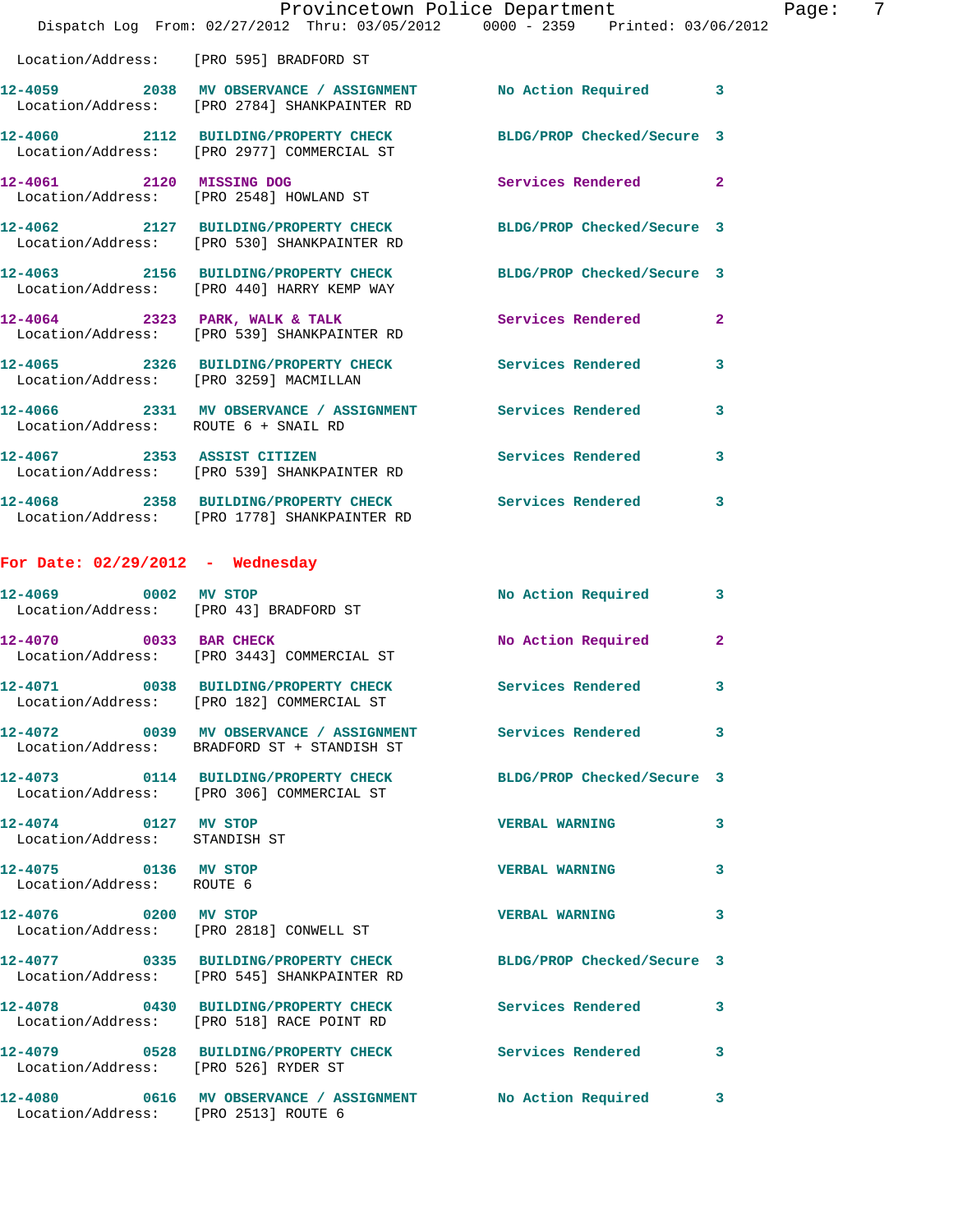|                                                                | Dispatch Log From: 02/27/2012 Thru: 03/05/2012 0000 - 2359 Printed: 03/06/2012                                | Provincetown Police Department |              | Page: 8 |  |
|----------------------------------------------------------------|---------------------------------------------------------------------------------------------------------------|--------------------------------|--------------|---------|--|
|                                                                | 12-4081 0652 LOBBY TRAFFIC<br>Location/Address: [PRO 542] SHANK PAINTER RD                                    | Services Rendered 2            |              | 19      |  |
|                                                                | 12-4082 0719 GENERAL INFO                                                                                     | No Action Required 3           |              |         |  |
|                                                                | 12-4083 0734 ALARM - GENERAL<br>Location/Address: [PRO 3619] COMMERCIAL ST                                    | Services Rendered              | 1            |         |  |
| 12-4084 0752 HAZARDS                                           | Location/Address: [PRO 2391] BRADFORD ST                                                                      | Services Rendered 2            |              |         |  |
|                                                                | 12-4085 0823 BUILDING/PROPERTY CHECK BLDG/PROP Checked/Secure 3<br>Location/Address: [PRO 444] HIGH POLE HILL |                                |              |         |  |
|                                                                | 12-4086 0834 BUILDING/PROPERTY CHECK BLDG/PROP Checked/Secure 3<br>Location/Address: [PRO 3317] CEMETERY RD   |                                |              |         |  |
|                                                                | 12-4089 0845 MV OBSERVANCE / ASSIGNMENT Services Rendered 3<br>Location/Address: [PRO 3440] ROUTE 6           |                                |              |         |  |
| Location/Address: [PRO 3259] MACMILLAN                         | 12-4087 0853 BUILDING/PROPERTY CHECK BLDG/PROP Checked/Secure 3                                               |                                |              |         |  |
| 12-4088 0858 MV STOP                                           | Location/Address: [PRO 521] ROUTE 6                                                                           | <b>VERBAL WARNING</b>          | 3            |         |  |
| Location/Address: [PRO 3440] ROUTE 6                           | 12-4090 0907 MV OBSERVANCE / ASSIGNMENT Services Rendered                                                     |                                | 3            |         |  |
| Location/Address: SNAIL RD                                     | 12-4091 0907 MV OBSERVANCE / ASSIGNMENT Services Rendered 3                                                   |                                |              |         |  |
|                                                                | 12-4092 0914 COMPLAINT<br>Location/Address: [PRO 342] COMMERCIAL ST                                           | Services Rendered              | 3            |         |  |
| 12-4093 0916 MV STOP                                           | Location/Address: COMMERCIAL ST + BRADFORD ST                                                                 | <b>VERBAL WARNING</b>          | $\mathbf{3}$ |         |  |
| 12-4094 0925 ANIMAL CALL                                       | Location/Address: [PRO 542] SHANK PAINTER RD                                                                  | Could Not Locate               | $\mathbf{2}$ |         |  |
| 0928 MV STOP<br>12-4095                                        | Location/Address: [PRO 61] BRADFORD ST                                                                        | <b>VERBAL WARNING</b>          | 3            |         |  |
| Location/Address: [PRO 16] BRADFORD ST                         | 12-4096 0930 ASSIST AGENCY / MUTUAL AID Services Rendered 3                                                   |                                |              |         |  |
| 12-4097 0935 MV STOP<br>Location/Address: [PRO 61] BRADFORD ST |                                                                                                               | VERBAL WARNING 3               |              |         |  |
| Location/Address: [PRO 3222] ALDEN ST                          | 12-4098 0950 MEDICAL EMERGENCY                                                                                | Transported to Hospital 1      |              |         |  |
| Location/Address: [PRO 564] BAYBERRY                           | 12-4099 0951 BUILDING/PROPERTY CHECK BLDG/PROP Checked/Secure 3                                               |                                |              |         |  |
|                                                                | 12-4100 0957 ASSIST AGENCY / MUTUAL AID Services Rendered 3<br>Location/Address: [PRO 3162] ROUTE 6 ST        |                                |              |         |  |
|                                                                | 12-4101 1001 ESCORT/TRANSPORT<br>Location/Address: [PRO 444] HIGH POLE HILL                                   | Services Rendered 3            |              |         |  |
|                                                                | 12-4102 1002 ASSIST CITIZEN<br>Location/Address: [PRO 1970] BRADFORD ST                                       | Services Rendered 3            |              |         |  |
| Location/Address: [PRO 3287] ROUTE 6                           | 12-4103 1014 BUILDING/PROPERTY CHECK BLDG/PROP Checked/Secure 3                                               |                                |              |         |  |
| Location/Address: [PRO 501] OAK DR                             | 12-4104 1024 MEDICAL EMERGENCY                                                                                | Services Rendered 1            |              |         |  |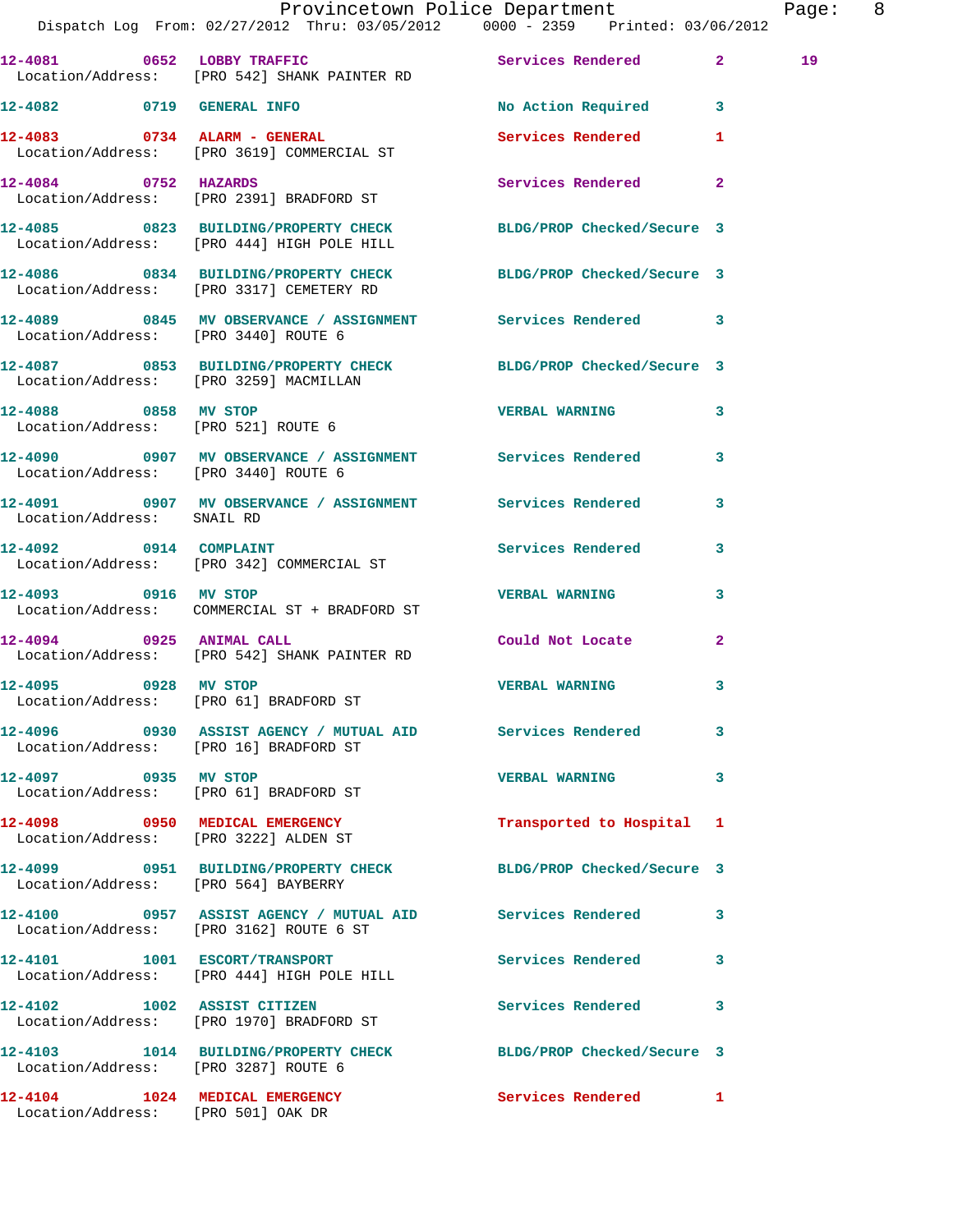|                                      |                                                                                                | Provincetown Police Department<br>Dispatch Log From: 02/27/2012 Thru: 03/05/2012 0000 - 2359 Printed: 03/06/2012 | Page: 9                |  |
|--------------------------------------|------------------------------------------------------------------------------------------------|------------------------------------------------------------------------------------------------------------------|------------------------|--|
|                                      |                                                                                                |                                                                                                                  |                        |  |
|                                      |                                                                                                | 12-4105 1030 LARCENY /FORGERY / FRAUD SPOKEN TO<br>Location/Address: [PRO 882] FRITZ'S WAY<br>$\overline{2}$     |                        |  |
|                                      |                                                                                                | 12-4106 1113 BUILDING/PROPERTY CHECK BLDG/PROP Checked/Secure 3<br>Location/Address: [PRO 571] ALDEN ST          |                        |  |
|                                      | 12-4108 1115 COMPLAINT<br>Location/Address: [PRO 2513] ROUTE 6                                 | Services Rendered 3                                                                                              |                        |  |
|                                      | 12-4107 1116 PARK, WALK & TALK<br>Location/Address: [PRO 189] COMMERCIAL ST                    | Services Rendered 2                                                                                              |                        |  |
|                                      | 12-4109 1121 ASSIST CITIZEN<br>Location/Address: [PRO 542] SHANK PAINTER RD                    | Services Rendered 3                                                                                              |                        |  |
|                                      | Location/Address: [PRO 285] COMMERCIAL ST                                                      | 12-4110 1147 PARK, WALK & TALK Services Rendered 2                                                               |                        |  |
|                                      | 12-4111 1155 LARCENY / FORGERY / FRAUD SPOKEN TO<br>Location/Address: [PRO 3151] COMMERCIAL ST | $\overline{2}$                                                                                                   |                        |  |
|                                      | Location/Address: [PRO 537] SHANK PAINTER RD                                                   | 12-4112 1157 PARK, WALK & TALK 6 Services Rendered 2                                                             |                        |  |
| 12-4113 1159 COMPLAINT               | Location/Address: [PRO 3378] COMMERCIAL ST                                                     | SPOKEN TO 3                                                                                                      | 1                      |  |
|                                      | 12-4114 1243 ASSIST CITIZEN<br>Location/Address: [PRO 542] SHANK PAINTER RD                    | Services Rendered 3                                                                                              |                        |  |
|                                      |                                                                                                | 12-4115 1310 PARK, WALK & TALK BLDG/PROP Checked/Secure 2<br>Location/Address: [PRO 3318] CEMETERY RD            |                        |  |
|                                      | 12-4116 1326 ANIMAL CALL<br>Location/Address: [PRO 3277] SANDY HILL LN                         | Services Rendered 2                                                                                              |                        |  |
| 12-4117 1327 LOST DOG                | Location/Address: [PRO 2576] COMMERCIAL ST                                                     | Could Not Locate<br>$\mathbf{2}$                                                                                 |                        |  |
| 12-4118   1349   GENERAL INFO        |                                                                                                | Services Rendered 3                                                                                              |                        |  |
| 12-4119                              | Location/Address: [PRO 3163] WINTHROP ST                                                       | 1401 BUILDING/PROPERTY CHECK BLDG/PROP Checked/Secure 3                                                          |                        |  |
|                                      | 12-4120 1524 ASSIST CITIZEN<br>Location/Address: [PRO 542] SHANK PAINTER RD                    | SPOKEN TO AND TO A STATE OF THE STATE OF THE STATE OF THE STATE OF THE STATE OF THE STATE OF THE STATE OF THE    | 1<br>$3 \sim 10^{-10}$ |  |
| 12-4122 1530 GENERAL INFO            |                                                                                                | Services Rendered 3                                                                                              |                        |  |
| Location/Address: WASHINGTON AVE     | 12-4121 1533 MEDICAL EMERGENCY                                                                 | <b>Services Rendered</b><br>1                                                                                    |                        |  |
| Location/Address: [PRO 571] ALDEN ST |                                                                                                | 12-4123 1641 BUILDING/PROPERTY CHECK BLDG/PROP Checked/Secure 3                                                  |                        |  |
|                                      | Location/Address: [PRO 447] JEROME SMITH RD                                                    | 12-4124 1644 MV OBSERVANCE / ASSIGNMENT No Action Required 3                                                     |                        |  |
|                                      | 12-4125 1708 ALARM - GENERAL<br>Location/Address: [PRO 530] SHANK PAINTER RD                   | False Alarm <b>Exercise Service Service</b><br>ı                                                                 |                        |  |
|                                      | Location/Address: [PRO 1892] SHANKPAINTER RD                                                   | 12-4126 1746 MV OBSERVANCE / ASSIGNMENT No Action Required<br>-3                                                 |                        |  |
|                                      | 12-4127 1832 ALARM - GENERAL<br>Location/Address: [PRO 530] SHANK PAINTER RD                   | False Alarm <b>Exercise Service Service</b><br>1                                                                 |                        |  |
|                                      | Location/Address: [PRO 306] COMMERCIAL ST                                                      | 12-4128 2001 BUILDING/PROPERTY CHECK Services Rendered<br>3                                                      |                        |  |
| 12-4129                              |                                                                                                | 2006 BUILDING/PROPERTY CHECK Services Rendered 3                                                                 |                        |  |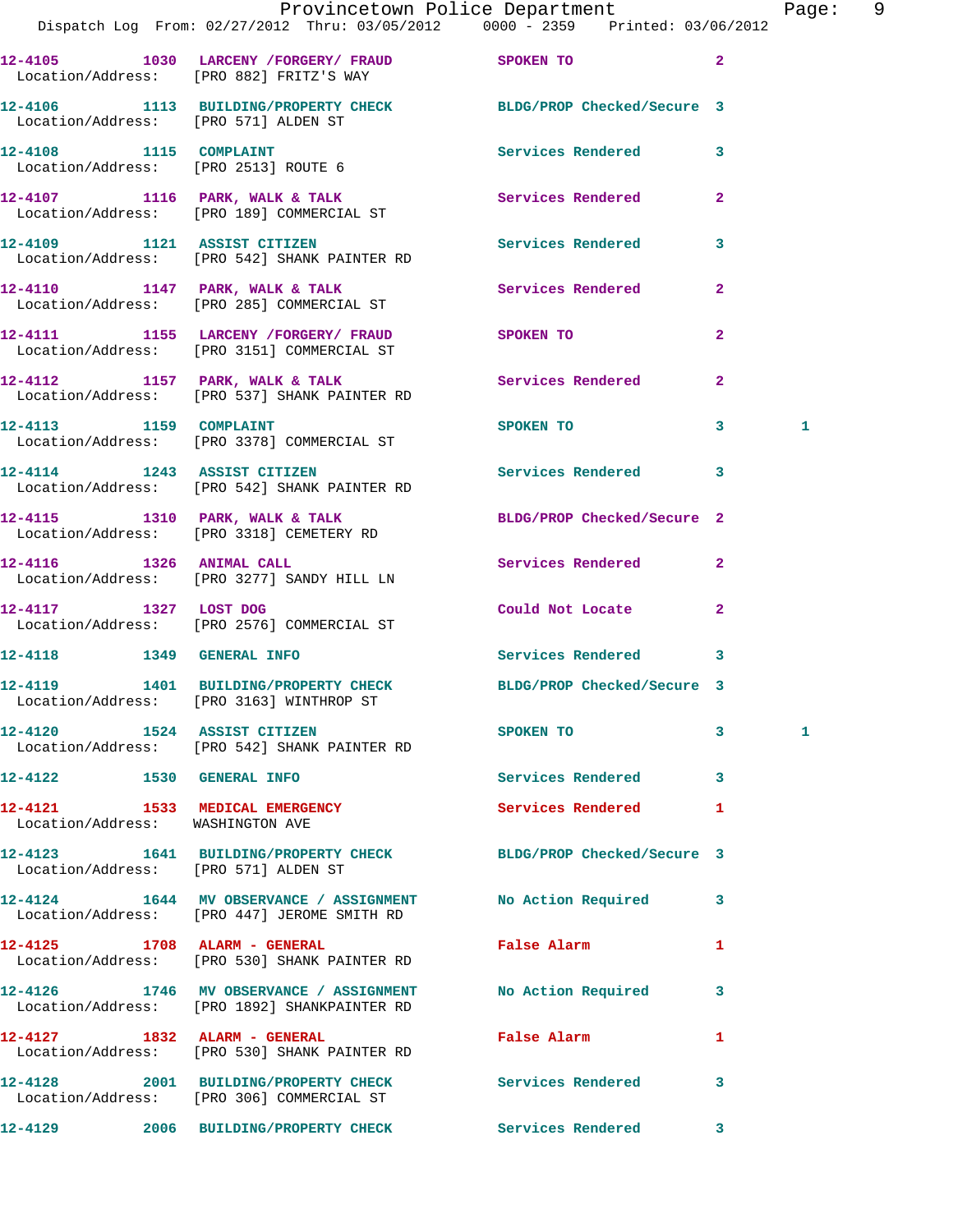|                                                    | Dispatch Log From: 02/27/2012 Thru: 03/05/2012 0000 - 2359 Printed: 03/06/2012                                 | Provincetown Police Department Page: 10 |              |    |  |
|----------------------------------------------------|----------------------------------------------------------------------------------------------------------------|-----------------------------------------|--------------|----|--|
| Location/Address: [PRO 526] RYDER ST               |                                                                                                                |                                         |              |    |  |
| Location/Address: CONWELL ST + ROUTE 6             | 12-4130 2008 MV OBSERVANCE / ASSIGNMENT Services Rendered 3                                                    |                                         |              |    |  |
|                                                    | 12-4131 2020 MV STOP<br>Location/Address: HOWLAND ST + ROUTE 6                                                 | VERBAL WARNING 3                        |              |    |  |
|                                                    | 12-4132 2023 MV OBSERVANCE / ASSIGNMENT Services Rendered 3<br>Location/Address: [PRO 2222] COMMERCIAL ST      |                                         |              |    |  |
| 12-4133 2025 MV STOP                               | Location/Address: HARRY KEMP WAY + CONWELL ST                                                                  | <b>VERBAL WARNING</b>                   | 3            |    |  |
| 12-4134 2032 MV STOP                               | Location/Address: [PRO 526] RYDER ST EXT                                                                       | No Action Required 3                    |              |    |  |
|                                                    | 12-4135 2043 PARK, WALK & TALK Services Rendered<br>Location/Address: [PRO 413] CONWELL ST                     |                                         | $\mathbf{2}$ |    |  |
| Location/Address: [PRO 2513] ROUTE 6               | 12-4136 2052 MV OBSERVANCE / ASSIGNMENT Services Rendered 3                                                    |                                         |              |    |  |
|                                                    | 12-4137<br>Location: [PRO 3672] TOWN LINE                                                                      | <b>VERBAL WARNING</b>                   | 3            |    |  |
| 12-4138 2109 MV STOP                               | Location/Address: ROUTE 6 + SNAIL RD                                                                           | <b>VERBAL WARNING</b>                   | 3            |    |  |
| 12-4139 2115 MV STOP                               | Location/Address: ROUTE 6 + SNAIL RD                                                                           | <b>VERBAL WARNING</b>                   | 3            |    |  |
|                                                    | 12-4140 2128 911 GENERAL<br>Location/Address: [PRO 542] SHANK PAINTER RD                                       | Services Rendered                       | $\mathbf{1}$ |    |  |
|                                                    | 12-4141 2137 MV STOP<br>Location/Address: [PRO 182] COMMERCIAL ST                                              | VERBAL WARNING 3                        |              |    |  |
|                                                    | 12-4142 2324 BUILDING/PROPERTY CHECK Services Rendered 3<br>Location/Address: [PRO 2807] ROUTE 6 RD            |                                         |              |    |  |
|                                                    | 12-4143 2335 BUILDING/PROPERTY CHECK BLDG/PROP Checked/Secure 3<br>Location/Address: [PRO 530] SHANKPAINTER RD |                                         |              |    |  |
|                                                    | 12-4144 2342 PARK, WALK & TALK Services Rendered<br>Location/Address: [PRO 539] SHANK PAINTER RD               |                                         | $\mathbf{2}$ |    |  |
|                                                    | 12-4145 2353 MV OBSERVANCE / ASSIGNMENT Services Rendered<br>Location/Address: BRADFORD ST + RYDER ST          |                                         | 3            |    |  |
| 12-4146 2353 MV STOP                               | Location/Address: [PRO 43] BRADFORD ST                                                                         | VERBAL WARNING 3                        |              |    |  |
| For Date: $03/01/2012$ - Thursday                  |                                                                                                                |                                         |              |    |  |
|                                                    | 12-4147 0017 LOBBY TRAFFIC<br>Location/Address: [PRO 542] SHANK PAINTER RD                                     | Services Rendered 3                     |              | 17 |  |
| 12-4149 0018 MV STOP<br>Location/Address: SNAIL RD |                                                                                                                | <b>VERBAL WARNING</b>                   | 3            |    |  |
| Location/Address: [PRO 444] HIGH POLE              | 12-4148 0022 BUILDING/PROPERTY CHECK Services Rendered                                                         |                                         | 3            |    |  |
| 12-4150 0028 MV STOP                               | Location/Address: ROUTE 6 + SNAIL RD                                                                           | VERBAL WARNING 3                        |              |    |  |
|                                                    | 12-4151 0201 BUILDING/PROPERTY CHECK BLDG/PROP Checked/Secure 3                                                |                                         |              |    |  |

Location/Address: [PRO 1638] COMMERCIAL ST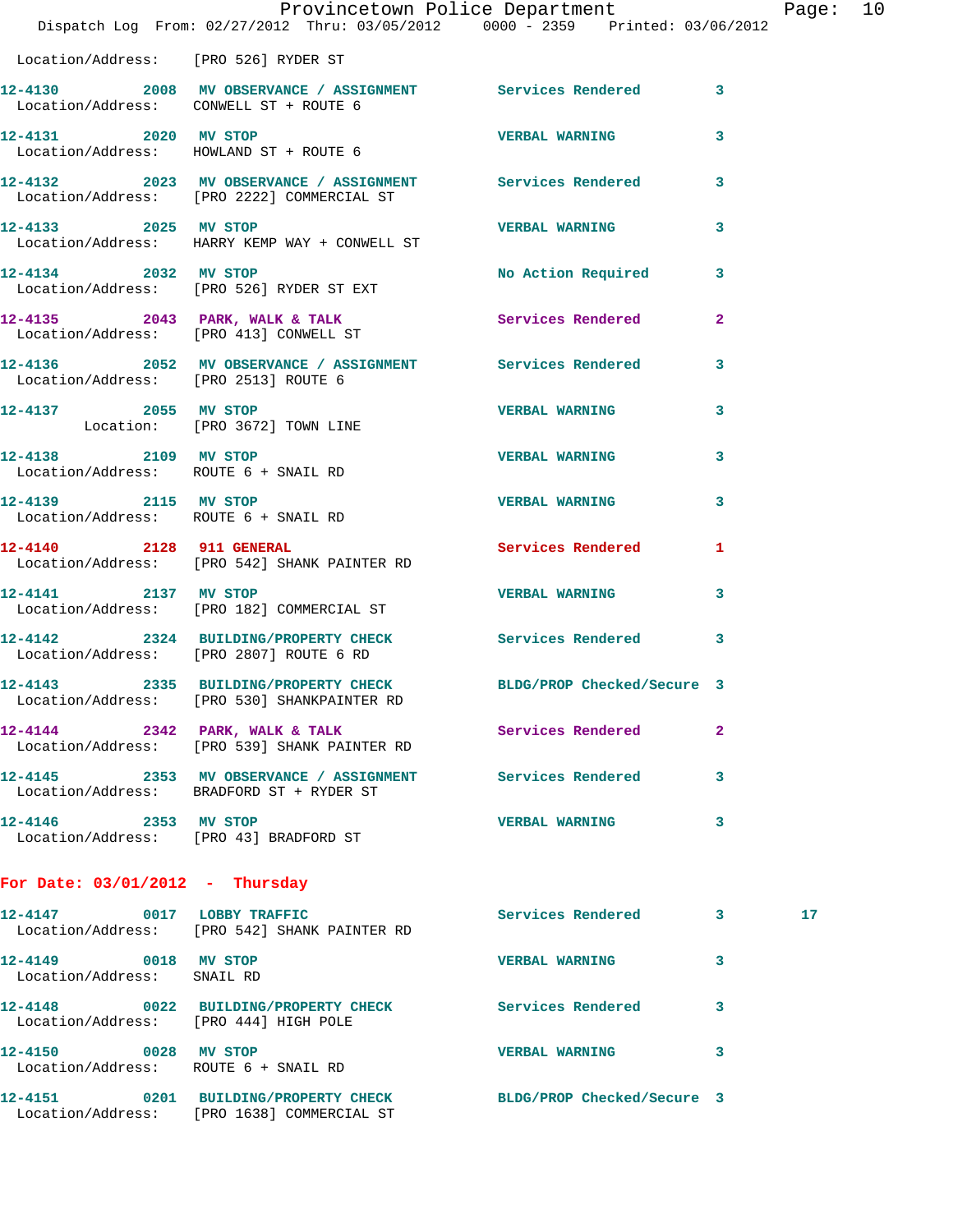|                                                                    | Provincetown Police Department<br>Dispatch Log From: 02/27/2012 Thru: 03/05/2012 0000 - 2359 Printed: 03/06/2012 |                            |              |
|--------------------------------------------------------------------|------------------------------------------------------------------------------------------------------------------|----------------------------|--------------|
|                                                                    | 12-4152 0331 BUILDING/PROPERTY CHECK Services Rendered<br>Location/Address: [PRO 518] RACE POINT RD              |                            | 3            |
|                                                                    | 12-4153 0518 BUILDING/PROPERTY CHECK Services Rendered<br>Location/Address: [PRO 2483] COMMERCIAL ST             |                            | 3            |
| Location/Address: [PRO 3259] MACMILLAN                             | 12-4154 0607 BUILDING/PROPERTY CHECK Services Rendered                                                           |                            | 3            |
|                                                                    | 12-4155 0759 BUILDING/PROPERTY CHECK BLDG/PROP Checked/Secure 3<br>Location/Address: [PRO 3317] CEMETERY RD      |                            |              |
|                                                                    | 12-4156 0812 BUILDING/PROPERTY CHECK BLDG/PROP Checked/Secure 3<br>Location/Address: [PRO 444] HIGH POLE HILL    |                            |              |
| Location: SAND PIT                                                 | 12-4157 6833 MV OBSERVANCE / ASSIGNMENT Services Rendered                                                        |                            | 3            |
|                                                                    | 12-4158 0842 BUILDING/PROPERTY CHECK<br>Location/Address: [PRO 3259] MACMILLAN                                   | BLDG/PROP Checked/Secure 3 |              |
| 12-4159 0845 ALARM WORK                                            | Location/Address: [PRO 3671] COMMERCIAL ST                                                                       | Services Rendered          | 1            |
| Location/Address: HARRY KEMP WAY                                   | 12-4160 0910 MV OBSERVANCE / ASSIGNMENT Services Rendered                                                        |                            | 3            |
|                                                                    | 12-4161 0920 BUILDING/PROPERTY CHECK BLDG/PROP Checked/Secure 3<br>Location/Address: [PRO 3318] CEMETERY RD      |                            |              |
|                                                                    | 12-4162 0940 ASSIST CITIZEN<br>Location/Address: [PRO 447] JEROME SMITH RD                                       | <b>Services Rendered</b>   | 3            |
|                                                                    | 12-4163 1016 BUILDING/PROPERTY CHECK BLDG/PROP Checked/Secure 3<br>Location/Address: [PRO 2483] COMMERCIAL ST    |                            |              |
|                                                                    | 12-4164 1023 FIRE FALSE ALARM<br>Location/Address: [PRO 312] COMMERCIAL ST                                       | False Alarm                | 1            |
| Location/Address: [PRO 564] BAYBERRY                               | 12-4165 1052 BUILDING/PROPERTY CHECK BLDG/PROP Checked/Secure 3                                                  |                            |              |
| 12-4166 1149 MV STOP<br>Location/Address: [PRO 2513] ROUTE 6       |                                                                                                                  | Citation/Warning Issued    |              |
|                                                                    | 12-4167 1203 MEDICAL EMERGENCY<br>Location/Address: RYDER ST + COMMERCIAL ST                                     | Transported to Hospital    | 1            |
| 12-4168 1209 MEDICAL EMERGENCY<br>Location/Address: HARRY KEMP WAY |                                                                                                                  | Transported to Hospital    | 1            |
| Location/Address: NELSON AVE                                       | 12-4169 1222 ANIMAL CALL/FOLLOW UP                                                                               | Could Not Locate           | $\mathbf{2}$ |
|                                                                    | 12-4172 1245 ELEVATOR ALARM/MAUSHOP<br>Location/Address: [PRO 542] SHANK PAINTER RD                              | Services Rendered          | 1            |
| 12-4170   1310   COMPLAINT                                         | Location/Address: BANGS ST + ANTHONY ST                                                                          | Services Rendered          | 3.           |
| 12-4171 1328 ASSIST CITIZEN<br>Location/Address: SHANKPAINTER RD   |                                                                                                                  | <b>Services Rendered</b>   | 3            |
| 12-4173 1352 MV STOP                                               | Location/Address: [PRO 537] SHANK PAINTER RD                                                                     | No Action Required         | 3            |
| Location/Address: [PRO 571] ALDEN ST                               | 12-4174 1357 BUILDING/PROPERTY CHECK                                                                             | BLDG/PROP Checked/Secure 3 |              |

**12-4175 1422 BUILDING/PROPERTY CHECK BLDG/PROP Checked/Secure 3** 

Location/Address: [PRO 2500] COMMERCIAL ST

Page: 11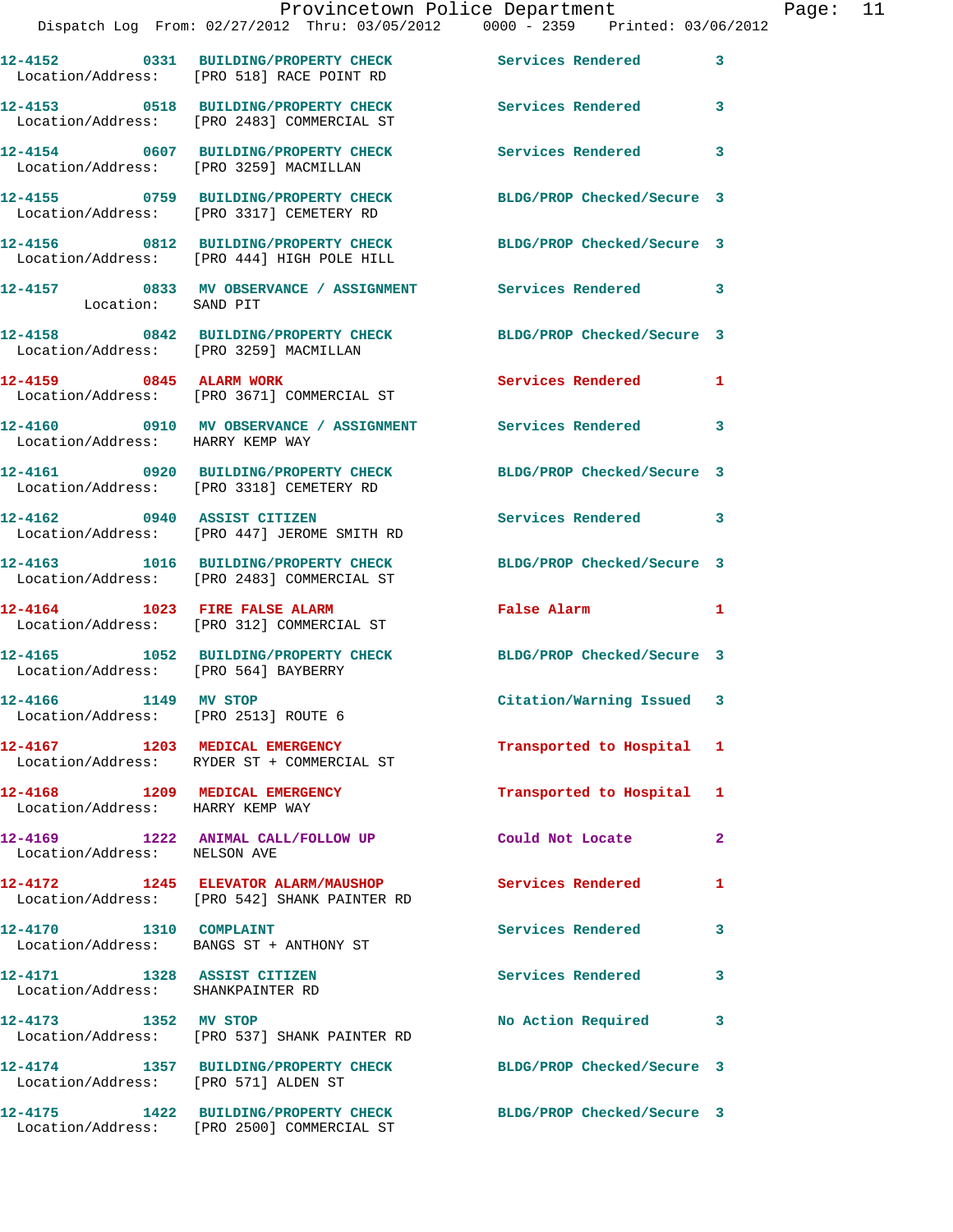|                                                                 | 12-4176 1450 BUILDING/PROPERTY CHECK<br>Location/Address: [PRO 2483] COMMERCIAL ST                       | BLDG/PROP Checked/Secure 3 |                            |
|-----------------------------------------------------------------|----------------------------------------------------------------------------------------------------------|----------------------------|----------------------------|
|                                                                 | 12-4177 1454 BUILDING/PROPERTY CHECK<br>Location/Address: [PRO 2206] COMMERCIAL ST                       | BLDG/PROP Checked/Secure 3 |                            |
| Location/Address: [PRO 3287] ROUTE 6                            | 12-4178 1501 BUILDING/PROPERTY CHECK                                                                     | BLDG/PROP Checked/Secure 3 |                            |
| 12-4179 1524 MEETING<br>Location/Address: [PRO 2] ALDEN ST      |                                                                                                          | Services Rendered 3        |                            |
| 12-4180 1528 HARASSMENT                                         | Location/Address: [PRO 1392] LOVETTS CT                                                                  | SPOKEN TO                  | $\mathbf{2}$               |
|                                                                 | 12-4181 1739 ASSIST AGENCY / MUTUAL AID Services Rendered 3<br>Location/Address: [PRO 230] COMMERCIAL ST |                            |                            |
| 12-4182 1751 ALARM - GENERAL<br>Location/Address: COMMODORE AVE |                                                                                                          | BLDG/PROP Checked/Secure 1 |                            |
|                                                                 | 12-4183 1754 ASSIST AGENCY / MUTUAL AID<br>Location/Address: [PRO 228] COMMERCIAL ST                     | <b>Services Rendered</b>   | $\overline{\phantom{a}}$ 3 |
|                                                                 | 12-4184 1912 BUILDING/PROPERTY CHECK<br>Location/Address: [PRO 2898] JEROME SMITH RD                     | BLDG/PROP Checked/Secure 3 |                            |
|                                                                 | 12-4185 1931 ASSIST AGENCY / MUTUAL AID<br>Location/Address: [PRO 2989] COMMERCIAL ST                    | Services Rendered          | 3                          |
|                                                                 | $12-4186$ 1955 PARK, WALK & TALK<br>Location/Address: [PRO 539] SHANKPAINTER RD                          | Services Rendered          | $\mathbf{2}$               |
|                                                                 | 12-4187 2006 MV OBSERVANCE / ASSIGNMENT<br>Location/Address: [PRO 3338] SHANKPAINTER RD                  | No Action Required         | 3                          |
| 12-4188 2027 MV STOP                                            | Location/Address: BRADFORD ST + JOHNSON ST                                                               | <b>VERBAL WARNING</b>      | 3                          |
| Location/Address: [PRO 606] CONWELL ST                          | 12-4189 2037 MV OBSERVANCE / ASSIGNMENT Services Rendered                                                |                            | 3                          |
|                                                                 | 12-4190 2123 MV OBSERVANCE / ASSIGNMENT No Action Required 3<br>Location/Address: [PRO 595] BRADFORD ST  |                            |                            |
| 12-4191                                                         | 2142 BUILDING/PROPERTY CHECK<br>Location/Address: [PRO 1638] COMMERCIAL ST                               | BLDG/PROP Checked/Secure 3 |                            |
| 12-4192                                                         | 2323 BUILDING/PROPERTY CHECK<br>Location/Address: [PRO 175] COMMERCIAL ST                                | BLDG/PROP Checked/Secure 3 |                            |
| 12-4193 2334 MV STOP                                            | Location/Address: [PRO 2577] BRADFORD ST                                                                 | Citation/Warning Issued 3  |                            |
| 12-4194                                                         | 2342 BUILDING/PROPERTY CHECK<br>Location/Address: [PRO 306] COMMERCIAL ST                                | BLDG/PROP Checked/Secure 3 |                            |
| Location/Address: [PRO 43] BRADFORD ST                          | 12-4195 2346 MV OBSERVANCE / ASSIGNMENT                                                                  | No Action Required         | 3                          |
| Location/Address: [PRO 2513] ROUTE 6                            | 12-4196 2348 MV OBSERVANCE / ASSIGNMENT Services Rendered                                                |                            | $\overline{\phantom{a}}$ 3 |
| For Date: $03/02/2012$ - Friday                                 |                                                                                                          |                            |                            |

**12-4197 0005 FOLLOW UP No Action Required 2**  Location/Address: [PRO 2391] BRADFORD ST **12-4198 0014 GENERAL INFO No Action Required 3**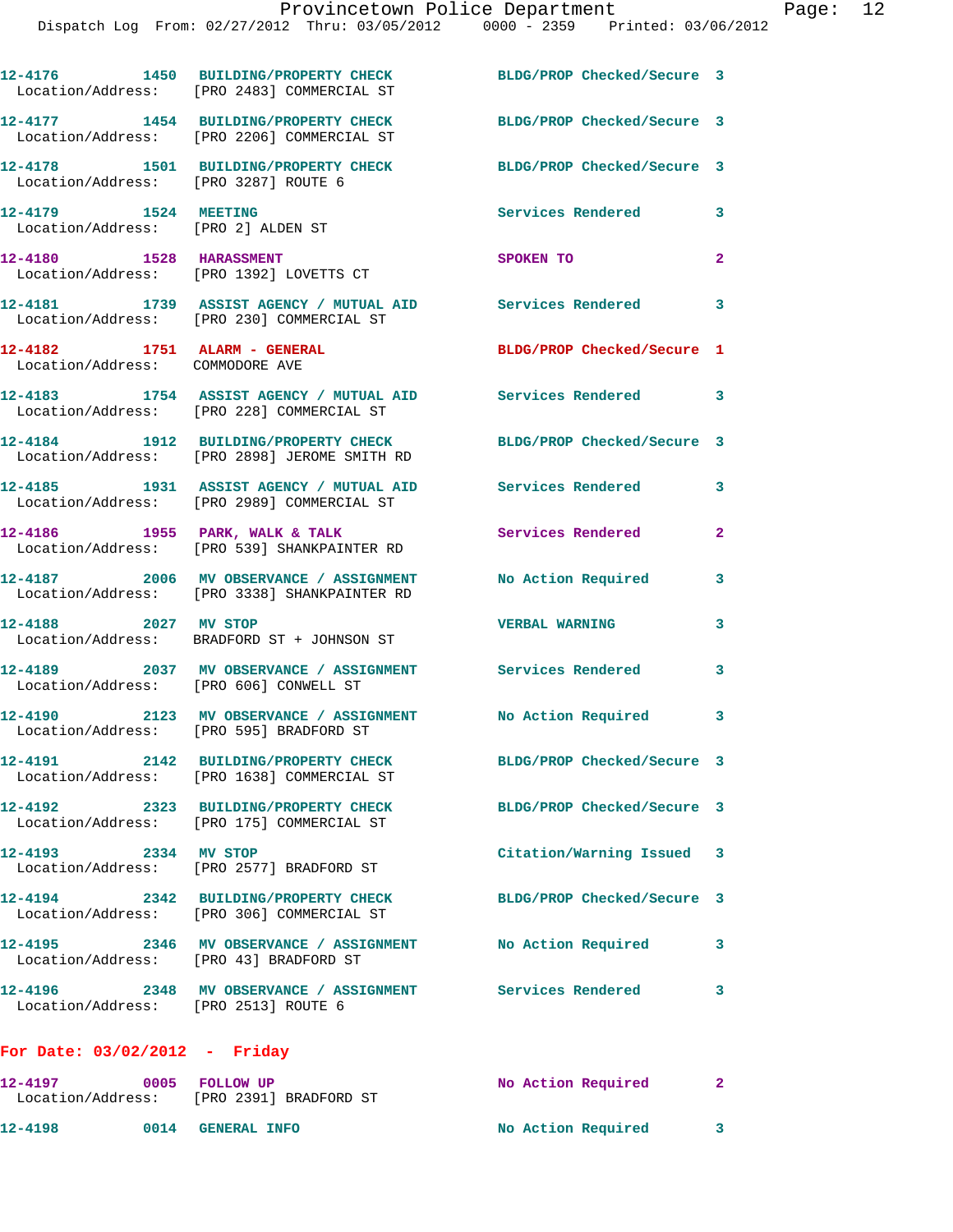|                                                                 | 12-4199 0037 911 GENERAL-TEST CALLS<br>Location/Address: [PRO 542] SHANK PAINTER RD        | Services Rendered          | 1            |
|-----------------------------------------------------------------|--------------------------------------------------------------------------------------------|----------------------------|--------------|
|                                                                 | 12-4200 0046 MV OBSERVANCE / ASSIGNMENT<br>Location/Address: [PRO 2577] BRADFORD ST        | No Action Required         | 3            |
|                                                                 | 12-4201 0105 MV OBSERVANCE / ASSIGNMENT<br>Location/Address: BRADFORD ST + SHANKPAINTER RD | <b>Services Rendered</b>   | 3            |
|                                                                 | 12-4202 0110 MV OBSERVANCE / ASSIGNMENT<br>Location/Address: BRADFORD ST + STANDISH ST     | Services Rendered          | 3            |
|                                                                 | 12-4203 0132 BUILDING/PROPERTY CHECK<br>Location/Address: [PRO 16] BRADFORD ST             | BLDG/PROP Checked/Secure 3 |              |
|                                                                 | 12-4204 0133 BUILDING/PROPERTY CHECK<br>Location/Address: [PRO 105] COMMERCIAL ST          | BLDG/PROP Checked/Secure 3 |              |
| 12-4205 0154 MV STOP                                            | Location/Address: [PRO 2558] BRADFORD ST                                                   | <b>VERBAL WARNING</b>      | 3            |
| Location/Address: [PRO 444] HIGH POLE                           | 12-4206 0202 BUILDING/PROPERTY CHECK                                                       | BLDG/PROP Checked/Secure 3 |              |
|                                                                 | 12-4207 0230 BUILDING/PROPERTY CHECK<br>Location/Address: [PRO 1646] WINSLOW ST            | BLDG/PROP Checked/Secure 3 |              |
|                                                                 | 12-4208 0245 BUILDING/PROPERTY CHECK<br>Location/Address: [PRO 3296] SHANKPAINTER RD       | BLDG/PROP Checked/Secure 3 |              |
|                                                                 | 12-4209 0311 BUILDING/PROPERTY CHECK<br>Location/Address: [PRO 545] SHANKPAINTER RD        | BLDG/PROP Checked/Secure 3 |              |
|                                                                 | 12-4210 0358 ALARM - GENERAL<br>Location/Address: [PRO 488] MAYFLOWER AVE                  | Services Rendered          | 1            |
|                                                                 | 12-4211 0509 BUILDING/PROPERTY CHECK<br>Location/Address: [PRO 2206] COMMERCIAL ST         | Services Rendered          | 3            |
| Location/Address: [PRO 3287] ROUTE 6                            | 12-4212 0515 BUILDING/PROPERTY CHECK                                                       | BLDG/PROP Checked/Secure 3 |              |
| Location/Address: [PRO 2521] ROUTE 6                            | 12-4213 		 0543 MV OBSERVANCE / ASSIGNMENT Services Rendered                               |                            | 3            |
|                                                                 | 12-4214 0628 BUILDING/PROPERTY CHECK<br>Location/Address: [PRO 488] MAYFLOWER ST           | BLDG/PROP Checked/Secure 3 |              |
| 12-4215 0644 SERVICE CALL                                       | Location/Address: [PRO 1190] COMMERCIAL ST                                                 | Services Rendered          | 3            |
| 12-4216 0800 ALARM - GENERAL<br>Location/Address: COMMERCIAL ST |                                                                                            | Services Rendered          | 1            |
| 12-4217 0810 ROAD CLOSURE                                       | Location/Address: COMMERCIAL ST + STANDISH ST                                              | Services Rendered          | 3            |
| 12-4218 0844 198                                                | Location/Address: [PRO 1892] SHANK PAINTER RD                                              | Services Rendered          | 1            |
| 12-4219 0907 MV COMPLAINT                                       | Location/Address: [PRO 3456] RYDER ST EXT                                                  | Services Rendered          | $\mathbf{2}$ |
| Location/Address: [PRO 571] ALDEN ST                            | 12-4220 0917 BUILDING/PROPERTY CHECK                                                       | BLDG/PROP Checked/Secure 3 |              |
|                                                                 | 12-4221 0919 PARK, WALK & TALK<br>Location/Address: [PRO 3121] COMMERCIAL ST               | No Action Required         | $\mathbf{2}$ |
| 12-4224                                                         | 0922 911 GENERAL                                                                           | Services Rendered          | $\mathbf{1}$ |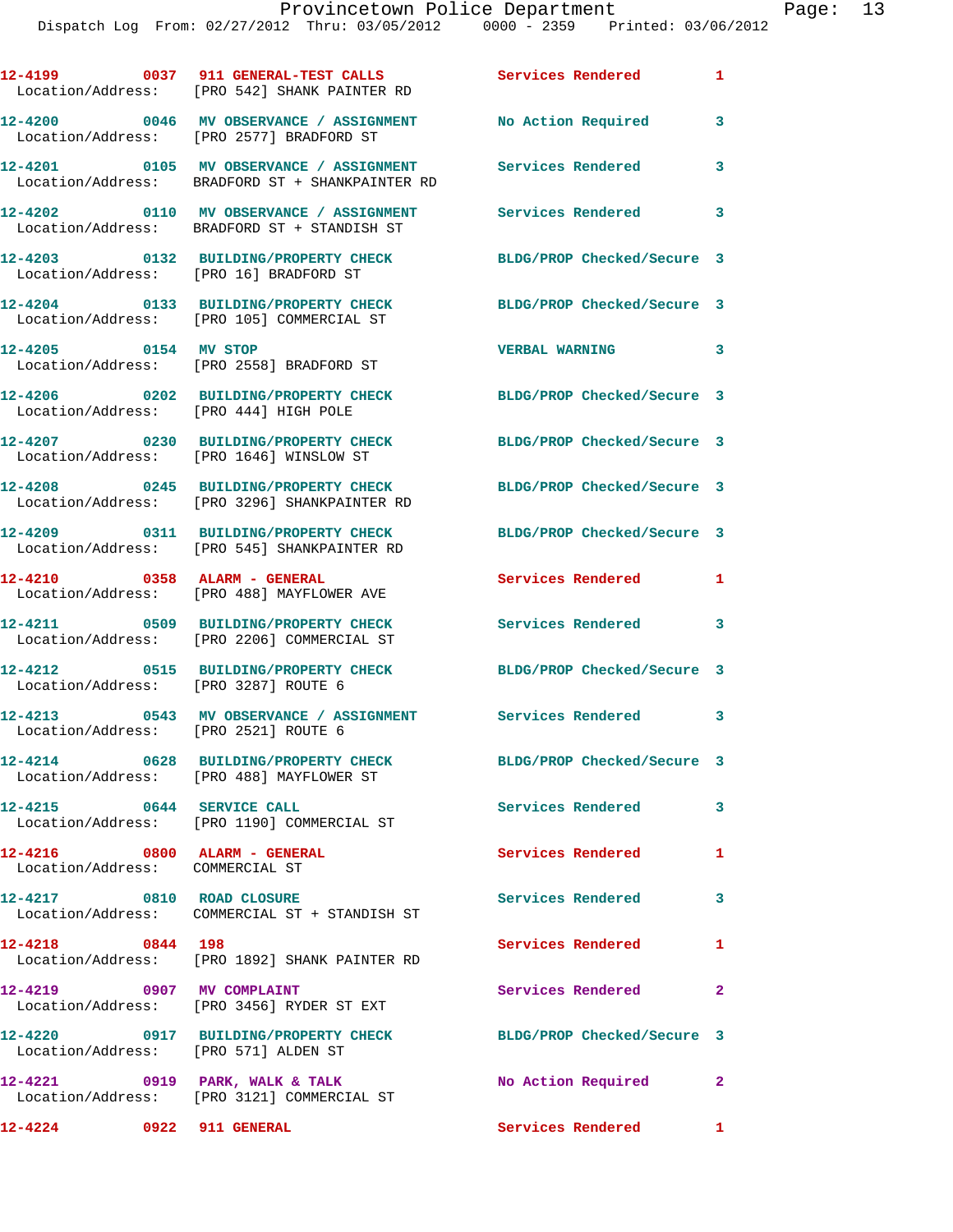|                                      | Dispatch Log From: 02/27/2012 Thru: 03/05/2012 0000 - 2359 Printed: 03/06/2012                               | Provincetown Police Department |   | Page: 14        |  |
|--------------------------------------|--------------------------------------------------------------------------------------------------------------|--------------------------------|---|-----------------|--|
|                                      | Location/Address: [PRO 542] SHANK PAINTER RD                                                                 |                                |   |                 |  |
| Location/Address: ROUTE 6            | 12-4222 0943 MV OBSERVANCE / ASSIGNMENT No Action Required 3                                                 |                                |   |                 |  |
| Location/Address: BREWSTER ST        | 12-4223 0945 TRAFFIC CONTROL Services Rendered 3                                                             |                                |   |                 |  |
|                                      | 12-4225 1007 BUILDING/PROPERTY CHECK BLDG/PROP Checked/Secure 3<br>Location/Address: [PRO 3317] CEMETERY RD  |                                |   |                 |  |
|                                      | 12-4226 1009 ANIMAL CALL<br>Location/Address: [PRO 571] ALDEN ST                                             | Services Rendered 2            |   |                 |  |
|                                      | 12-4227 1009 BUILDING/PROPERTY CHECK BLDG/PROP Checked/Secure 3<br>Location/Address: [PRO 3318] CEMETERY RD  |                                |   |                 |  |
| Location/Address: [PRO 571] ALDEN ST | 12-4229 1014 BUILDING/PROPERTY CHECK BLDG/PROP Checked/Secure 3                                              |                                |   |                 |  |
|                                      | 12-4228 1017 PARK, WALK & TALK 3 Services Rendered 2<br>Location/Address: [PRO 3287] ROUTE 6                 |                                |   |                 |  |
| Location: SAND PIT                   | 12-4230 1026 MV OBSERVANCE / ASSIGNMENT Services Rendered 3                                                  |                                |   |                 |  |
|                                      | 12-4231 1032 BUILDING/PROPERTY CHECK No Action Required 3<br>Location/Address: [PRO 564] BAYBERRY            |                                |   |                 |  |
|                                      | 12-4233 1032 DOG BANNED FROM BARK PARK Services Rendered 2<br>Location/Address: [PRO 3287] ROUTE 6           |                                |   |                 |  |
| 12-4232 1034 MV STOP                 | Location/Address: SHANK PAINTER RD + ROUTE 6                                                                 | <b>VERBAL WARNING</b>          | 3 |                 |  |
|                                      | 12-4234 1056 MV OBSERVANCE / ASSIGNMENT No Action Required 3<br>Location/Address: BRADFORD ST + STANDISH AVE |                                |   |                 |  |
| Location/Address: [PRO 2521] ROUTE 6 | 12-4235 1115 ASSIST AGENCY / MUTUAL AID Services Rendered 3                                                  |                                |   |                 |  |
|                                      | 12-4236 1121 ALARM - GENERAL Services Rendered 1<br>Location/Address: [PRO 2817] COMMODORE AVE               |                                |   |                 |  |
|                                      | 12-4245 1133 191 OUT OF TOWN<br>Location/Address: [PRO 1892] SHANK PAINTER RD                                | Services Rendered              | 1 |                 |  |
| 12-4237 1151 MV STOP                 | Location/Address: BRADFORD ST + CENTER ST                                                                    | <b>VERBAL WARNING</b>          | 3 |                 |  |
|                                      | 12-4240 1227 ASSIST AGENCY / MUTUAL AID Services Rendered 3<br>Location/Address: [PRO 123] COMMERCIAL ST     |                                |   |                 |  |
| Location/Address: RYDER ST           | 12-4238 1231 MV OBSERVANCE / ASSIGNMENT Citation/Warning Issued 3                                            |                                |   |                 |  |
| 12-4239 1235 MV STOP                 | Location/Address: [PRO 527] RYDER ST EXT                                                                     | VERBAL WARNING 3               |   |                 |  |
|                                      | 12-4241 1254 BUILDING/PROPERTY CHECK BLDG/PROP Checked/Secure 3<br>Location/Address: [PRO 3163] WINTHROP ST  |                                |   |                 |  |
|                                      | 12-4242 1257 BUILDING/PROPERTY CHECK No Action Required<br>Location/Address: [PRO 2543] MACMILLAN            |                                | 3 |                 |  |
|                                      | 12-4243 1345 PARK, WALK & TALK<br>Location/Address: [PRO 530] SHANKPAINTER RD                                | No Action Required             | 2 |                 |  |
| 12-4244 1356 LOBBY TRAFFIC           | Location/Address: [PRO 542] SHANK PAINTER RD                                                                 | Services Rendered 2            |   | 17 <sub>1</sub> |  |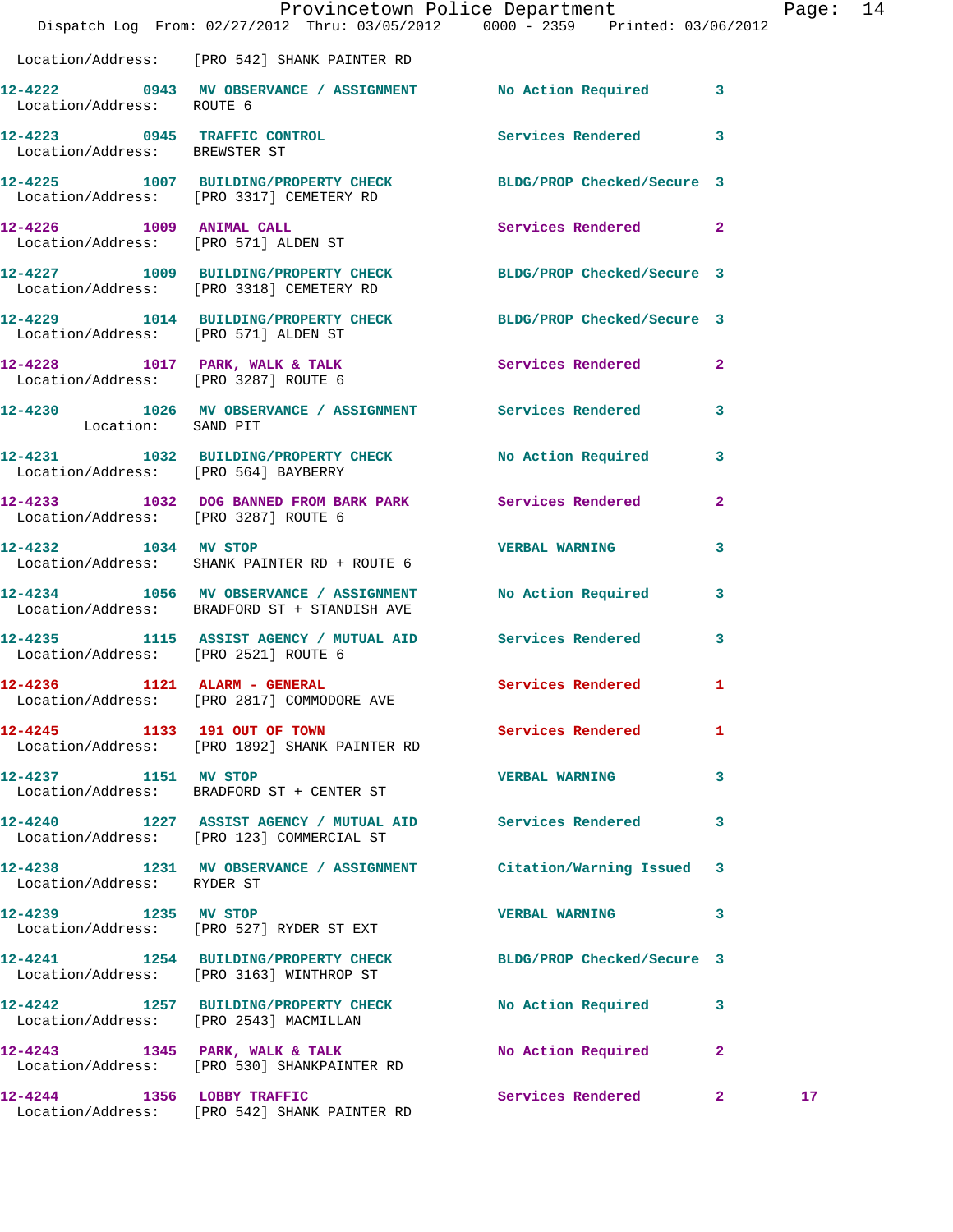|                                                                      |                                                                                       | Provincetown Police Department<br>Dispatch Log From: 02/27/2012 Thru: 03/05/2012 0000 - 2359 Printed: 03/06/2012 | Page: 15 |
|----------------------------------------------------------------------|---------------------------------------------------------------------------------------|------------------------------------------------------------------------------------------------------------------|----------|
|                                                                      | Location/Address: [PRO 2521] ROUTE 6                                                  | 12-4246 1545 MV OBSERVANCE / ASSIGNMENT No Action Required 3                                                     |          |
|                                                                      | Location/Address: [PRO 306] COMMERCIAL ST                                             | 12-4247 1601 ALARM - GENERAL Services Rendered 1                                                                 |          |
|                                                                      | 12-4248 1615 FOLLOW UP<br>Location/Address: [PRO 3296] SHANK PAINTER RD               | Services Rendered<br>$\mathbf{2}$                                                                                |          |
|                                                                      | 12-4249 1623 ASSIST CITIZEN<br>Location/Address: [PRO 1843] BRADFORD ST EXT           | Services Rendered 3                                                                                              |          |
| Location/Address: [PRO 2521] ROUTE 6                                 |                                                                                       | 12-4250 1639 MV OBSERVANCE / ASSIGNMENT BLDG/PROP Checked/Secure 3                                               |          |
|                                                                      | 12-4251 1702 MV STOP<br>Location: [PRO 3672] TOWN LINE                                | <b>VERBAL WARNING</b><br>3                                                                                       |          |
|                                                                      | Location/Address: [PRO 542] SHANK PAINTER RD                                          | 12-4252 1721 FOUND DOG/RETURNED Services Rendered 2                                                              | 1        |
|                                                                      | Location/Address: [PRO 2898] JEROME SMITH RD                                          | 12-4253 1757 BUILDING/PROPERTY CHECK BLDG/PROP Checked/Secure 3                                                  |          |
|                                                                      | Location/Address: [PRO 444] HIGH POLE                                                 | 12-4254 1824 BUILDING/PROPERTY CHECK BLDG/PROP Checked/Secure 3                                                  |          |
|                                                                      | 12-4255 1827 MV STOP<br>Location/Address: HOWLAND ST + BRADFORD ST                    | VERBAL WARNING 3                                                                                                 |          |
|                                                                      | Location/Address: [PRO 3259] MACMILLAN                                                | 12-4256 1847 BUILDING/PROPERTY CHECK BLDG/PROP Checked/Secure 3                                                  |          |
| Location/Address: ROUTE 6 + SNAIL RD                                 | 12-4257 1848 MV STOP                                                                  | <b>VERBAL WARNING</b><br>3                                                                                       |          |
| 12-4258 1855 MV STOP<br>Location/Address: CONWELL ST + ROUTE 6       |                                                                                       | <b>VERBAL WARNING</b><br>3                                                                                       |          |
| 12-4259 1908 ASSIST CITIZEN<br>Location/Address: [PRO 512] PRINCE ST |                                                                                       | Services Rendered 3                                                                                              |          |
|                                                                      | Location/Address: [PRO 2206] COMMERCIAL ST                                            | 12-4260 1931 BUILDING/PROPERTY CHECK BLDG/PROP Checked/Secure 3                                                  |          |
|                                                                      | Location/Address: [PRO 16] BRADFORD ST                                                | 12-4261 2027 BUILDING/PROPERTY CHECK BLDG/PROP Checked/Secure 3                                                  |          |
|                                                                      | 12-4262 2044 ALARM - GENERAL<br>Location/Address: [PRO 530] SHANK PAINTER RD          | False Alarm <b>Exercise Service Service</b><br>$\mathbf{1}$                                                      |          |
|                                                                      | 12-4263 2046 MV STOP                                                                  | <b>VERBAL WARNING</b><br>3                                                                                       |          |
| 12-4264 2137 MV STOP                                                 | Location/Address: [PRO 3440] ROUTE 6                                                  | <b>VERBAL WARNING</b><br>3                                                                                       |          |
|                                                                      | 12-4265 2144 PARK, WALK & TALK Services Rendered<br>Location: [PRO 3431] LOPES SQUARE | $\mathbf{2}$                                                                                                     |          |
| 12-4266 2148 BAR CHECK                                               | Location/Address: [PRO 2737] COMMERCIAL ST                                            | LICENSING/NO ACTION<br>$\mathbf{2}$                                                                              |          |
|                                                                      | 12-4267 2149 BAR CHECK<br>Location/Address: [PRO 399] COMMERCIAL ST                   | LICENSING/NO ACTION<br>$\mathbf{2}$                                                                              |          |
| 12-4268 2154 BAR CHECK                                               | Location/Address: [PRO 3443] COMMERCIAL ST                                            | LICENSING/NO ACTION 2                                                                                            |          |
|                                                                      | 12-4269 2245 MEDICAL EMERGENCY<br>Location/Address: [PRO 1103] SHIPS WAY RD           | Transported to Hospital 1                                                                                        |          |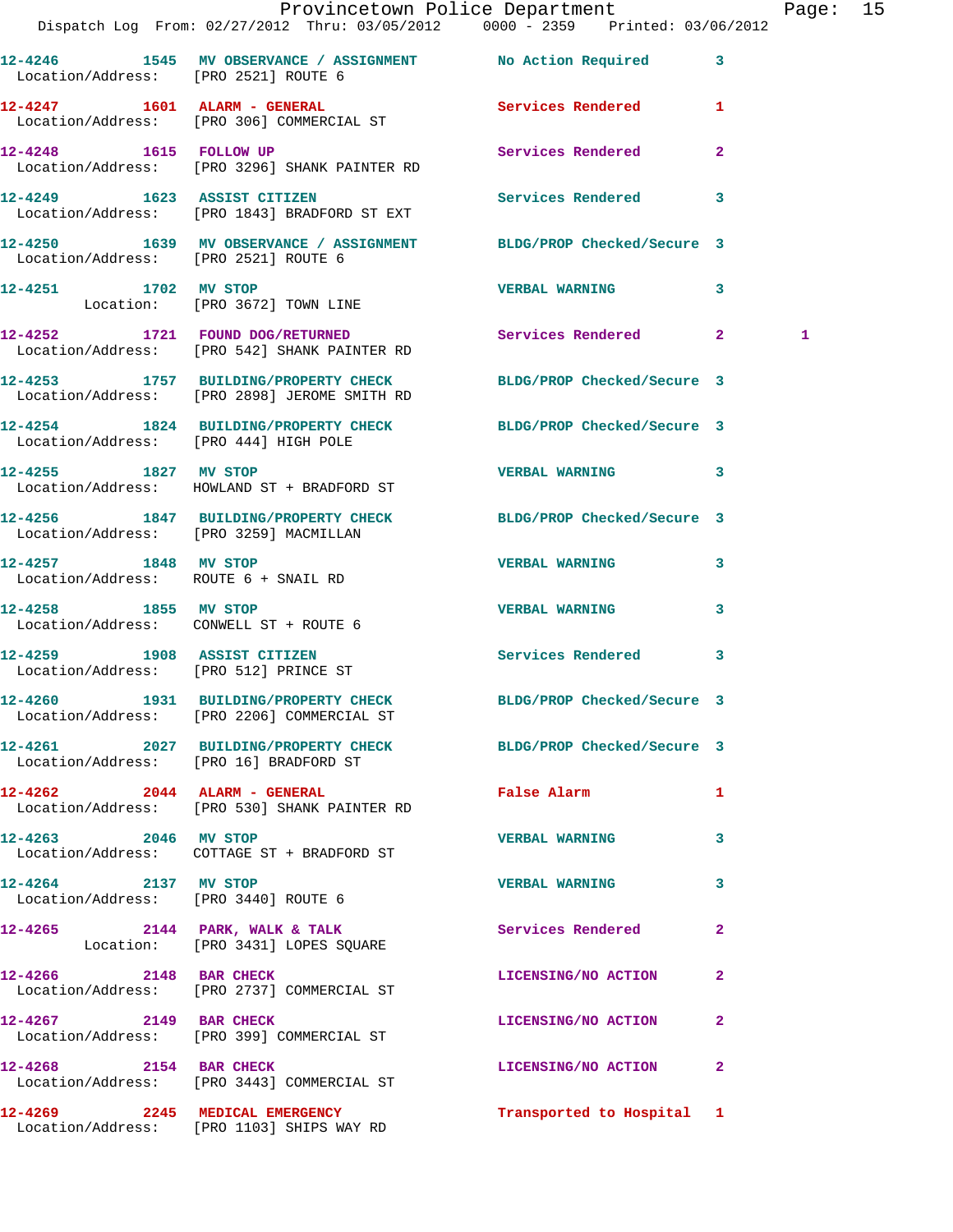|                                                           |                                                                                                                | Provincetown Police Department Page: 16 |              |  |
|-----------------------------------------------------------|----------------------------------------------------------------------------------------------------------------|-----------------------------------------|--------------|--|
|                                                           | Dispatch Log From: 02/27/2012 Thru: 03/05/2012 0000 - 2359 Printed: 03/06/2012                                 |                                         |              |  |
|                                                           | 12-4270 2310 MV OBSERVANCE / ASSIGNMENT Services Rendered 3<br>Location/Address: [PRO 2577] BRADFORD ST        |                                         |              |  |
|                                                           | 12-4271 2319 BUILDING/PROPERTY CHECK BLDG/PROP Checked/Secure 3<br>Location/Address: [PRO 440] HARRY KEMP WAY  |                                         |              |  |
| 12-4272 2319 MV STOP                                      | Location/Address: [PRO 105] COMMERCIAL ST                                                                      | <b>VERBAL WARNING</b>                   | 3            |  |
| Location/Address: [PRO 2513] ROUTE 6                      | 12-4273 2322 MV OBSERVANCE / ASSIGNMENT Services Rendered                                                      |                                         | 3            |  |
| 12-4274 2332 MV STOP<br>Location/Address: ROUTE 6         |                                                                                                                | VERBAL WARNING 3                        |              |  |
| 12-4275 2346 MV STOP<br>Location/Address: ROUTE 6         |                                                                                                                | <b>VERBAL WARNING</b>                   | 3            |  |
| 12-4276 2352 MV STOP                                      | Location/Address: [PRO 105] COMMERCIAL ST                                                                      | <b>VERBAL WARNING</b> 3                 |              |  |
|                                                           | 12-4277 2358 BUILDING/PROPERTY CHECK BLDG/PROP Checked/Secure 3<br>Location/Address: [PRO 306] COMMERCIAL ST   |                                         |              |  |
| For Date: $03/03/2012$ - Saturday                         |                                                                                                                |                                         |              |  |
| 12-4278 0000 BAR CHECK<br>Location/Address: COMMERCIAL ST |                                                                                                                | No Action Required 2                    |              |  |
|                                                           | 12-4280 0000 PARK, WALK & TALK Services Rendered Location: DOWN TOWN                                           |                                         | $\mathbf{2}$ |  |
| Location/Address: [PRO 484] MASONIC PL                    | 12-4279 0005 BAR CHECK                                                                                         | No Action Required 2                    |              |  |
| 12-4281 0011 BAR CHECK                                    | Location/Address: [PRO 399] COMMERCIAL ST                                                                      | No Action Required                      | $\mathbf{2}$ |  |
| 12-4282 0015 BAR CHECK                                    | Location/Address: [PRO 80] CARVER ST                                                                           | Services Rendered                       | $\mathbf{2}$ |  |
|                                                           | 12-4283 0016 BUILDING/PROPERTY CHECK BLDG/PROP Checked/Secure 3<br>Location/Address: [PRO 1638] COMMERCIAL ST  |                                         |              |  |
|                                                           | 12-4284 0021 MV STOP<br>Location/Address: [PRO 730] BRADFORD ST                                                | Citation/Warning Issued 3               |              |  |
| Location/Address: [PRO 43] BRADFORD ST                    | 12-4285 0038 MV OBSERVANCE / ASSIGNMENT No Action Required 3                                                   |                                         |              |  |
|                                                           | 12-4286 60059 MV OBSERVANCE / ASSIGNMENT Services Rendered<br>Location/Address: BRADFORD ST + RYDER ST         |                                         | 3            |  |
| 12-4287 0117 MV STOP<br>Location/Address: BREWSTER ST     |                                                                                                                | No Action Required 3                    |              |  |
| 12-4288 0120 MV STOP                                      | Location/Address: [PRO 730] BRADFORD ST                                                                        | <b>Vehicle Towed</b>                    | 3            |  |
| Location/Address: [PRO 2543] MACMILLAN                    | 12-4289 0140 BUILDING/PROPERTY CHECK BLDG/PROP Checked/Secure 3                                                |                                         |              |  |
| 12-4290 0223 MV STOP<br>Location/Address: RYDER ST        |                                                                                                                | Citation/Warning Issued 3               |              |  |
|                                                           | 12-4291 0251 BUILDING/PROPERTY CHECK BLDG/PROP Checked/Secure 3<br>Location/Address: [PRO 545] SHANKPAINTER RD |                                         |              |  |
|                                                           | 12-4292 0252 BUILDING/PROPERTY CHECK                                                                           | BLDG/PROP Checked/Secure 3              |              |  |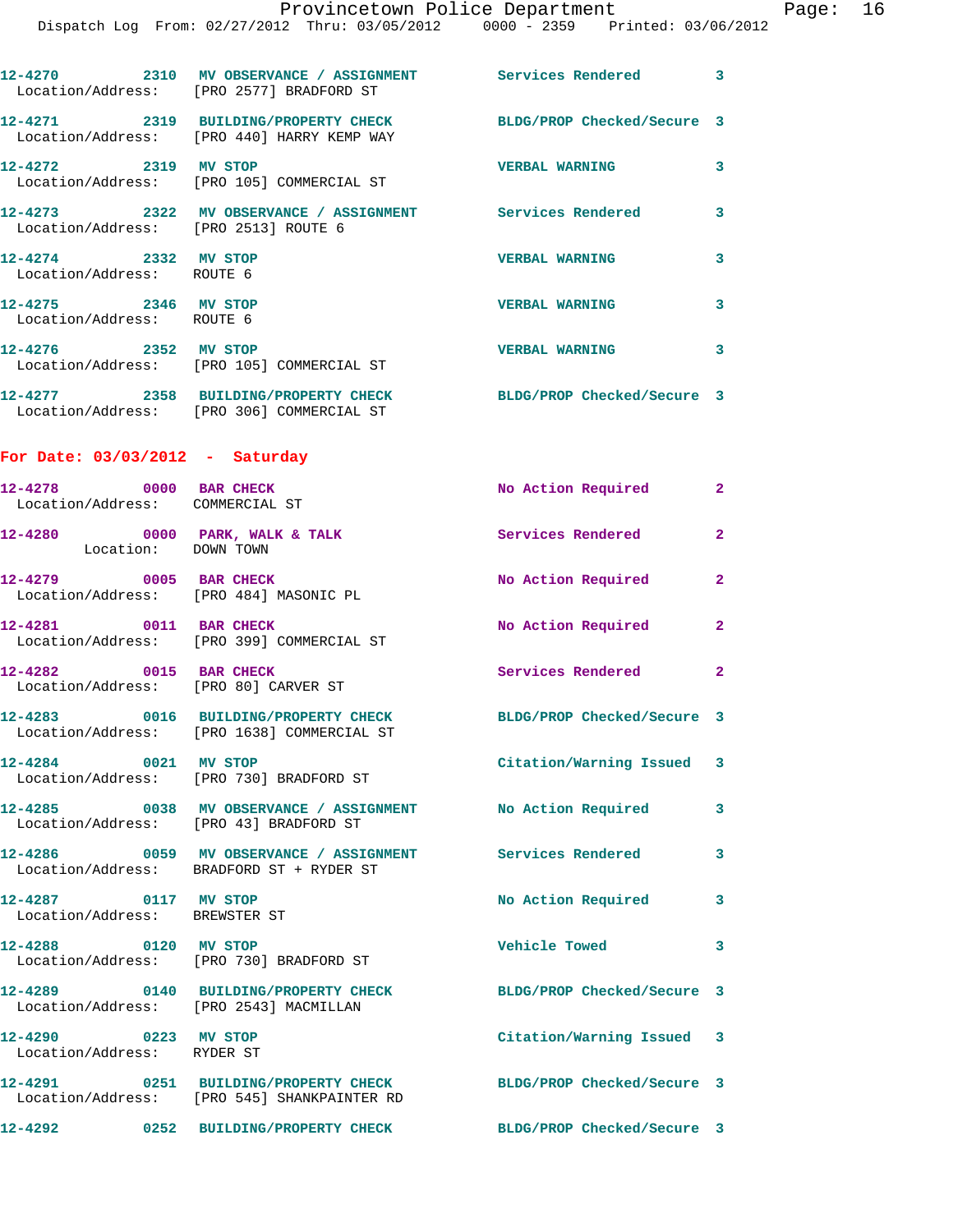|                                       | Dispatch Log From: 02/27/2012 Thru: 03/05/2012 0000 - 2359 Printed: 03/06/2012                                      | Provincetown Police Department         | Page: 17 |  |
|---------------------------------------|---------------------------------------------------------------------------------------------------------------------|----------------------------------------|----------|--|
|                                       | Location/Address: [PRO 530] SHANKPAINTER RD                                                                         |                                        |          |  |
|                                       | 12-4293 0533 BUILDING/PROPERTY CHECK BLDG/PROP Checked/Secure 3<br>Location/Address: [PRO 519] RACE POINT RD        |                                        |          |  |
|                                       | 12-4294 0540 BUILDING/PROPERTY CHECK BLDG/PROP Checked/Secure 3<br>Location/Address: [PRO 3296] SHANKPAINTER RD     |                                        |          |  |
| Location/Address: ROUTE 6 + SNAIL RD  | 12-4295 0540 MV OBSERVANCE / ASSIGNMENT Services Rendered 3                                                         |                                        |          |  |
|                                       | 12-4296 0545 MV OBSERVANCE / ASSIGNMENT<br>Location/Address: [PRO 2898] JEROME SMITH RD                             | No Action Required 3                   |          |  |
|                                       | 12-4297 0614 INFO SERVICES - LOBBY<br>Location/Address: [PRO 542] SHANK PAINTER RD                                  | Services Rendered 2                    | 10       |  |
| Location/Address: [PRO 526] RYDER ST  | 12-4298 0618 BUILDING/PROPERTY CHECK Services Rendered 3                                                            |                                        |          |  |
|                                       | 12-4299 0715 ALARM - GENERAL<br>Location/Address: [PRO 3609] COMMERCIAL ST                                          | <b>False Alarm</b><br>1                |          |  |
|                                       | 12-4300 0724 BUILDING/PROPERTY CHECK BLDG/PROP Checked/Secure 3<br>Location/Address: [PRO 2543] MACMILLAN           |                                        |          |  |
|                                       | 12-4301 0732 MV STOP<br>Location/Address: COMMERCIAL ST + FREEMAN ST                                                | Citation/Warning Issued 3              |          |  |
|                                       | 12-4302 0739 PARK, WALK & TALK<br>Location/Address: [PRO 3121] COMMERCIAL ST                                        | No Action Required 2                   |          |  |
| Location/Address: [PRO 3287] ROUTE 6  | 12-4303 0816 BUILDING/PROPERTY CHECK BLDG/PROP Checked/Secure 3                                                     |                                        |          |  |
| Location/Address: [PRO 444] HIGH POLE | 12-4304 0816 BUILDING/PROPERTY CHECK BLDG/PROP Checked/Secure 3                                                     |                                        |          |  |
|                                       | 12-4305 0816 BUILDING/PROPERTY CHECK<br>Location/Address: [PRO 488] MAYFLOWER ST                                    | No Action Required 3                   |          |  |
| 12-4306                               | 0917 BUILDING/PROPERTY CHECK No Action Required 3<br>Location/Address: [PRO 564] BAYBERRY                           |                                        |          |  |
| Location/Address: ROUTE 6             | 12-4307 0940 MV OBSERVANCE / ASSIGNMENT Citation/Warning Issued 3                                                   |                                        |          |  |
| 12-4308 1008 MV STOP                  | Location/Address: [PRO 3440] ROUTE 6                                                                                | <b>VERBAL WARNING</b><br>3             |          |  |
|                                       | 12-4309 1038 LOST CELL PHONE<br>Location/Address: [PRO 542] SHANK PAINTER RD                                        | Services Rendered<br>3                 |          |  |
|                                       | 12-4310 1038 PARK, WALK & TALK<br>Location/Address: [PRO 539] SHANKPAINTER RD                                       | No Action Required<br>$\mathbf{2}$     |          |  |
|                                       | 12-4311 1043 BUILDING/PROPERTY CHECK BLDG/PROP Checked/Secure 3<br>Location/Address: [PRO 3163] WINTHROP ST         |                                        |          |  |
|                                       | 12-4312 1127 PARKING COMPLAINT / GENERAL Citation/Warning Issued 3<br>Location/Address: [PRO 3296] SHANK PAINTER RD |                                        |          |  |
|                                       | 12-4313 1219 BUILDING/PROPERTY CHECK<br>Location/Address: [PRO 2543] MACMILLAN                                      | No Action Required 3                   |          |  |
| Location/Address: RYDER ST            | 12-4314 1241 MV OBSERVANCE / ASSIGNMENT No Action Required 3                                                        |                                        |          |  |
|                                       | 12-4315 1243 ANIMAL CALL<br>Location/Address: [PRO 2670] WEST VINE ST                                               | <b>GONE ON ARRIVAL</b><br>$\mathbf{2}$ |          |  |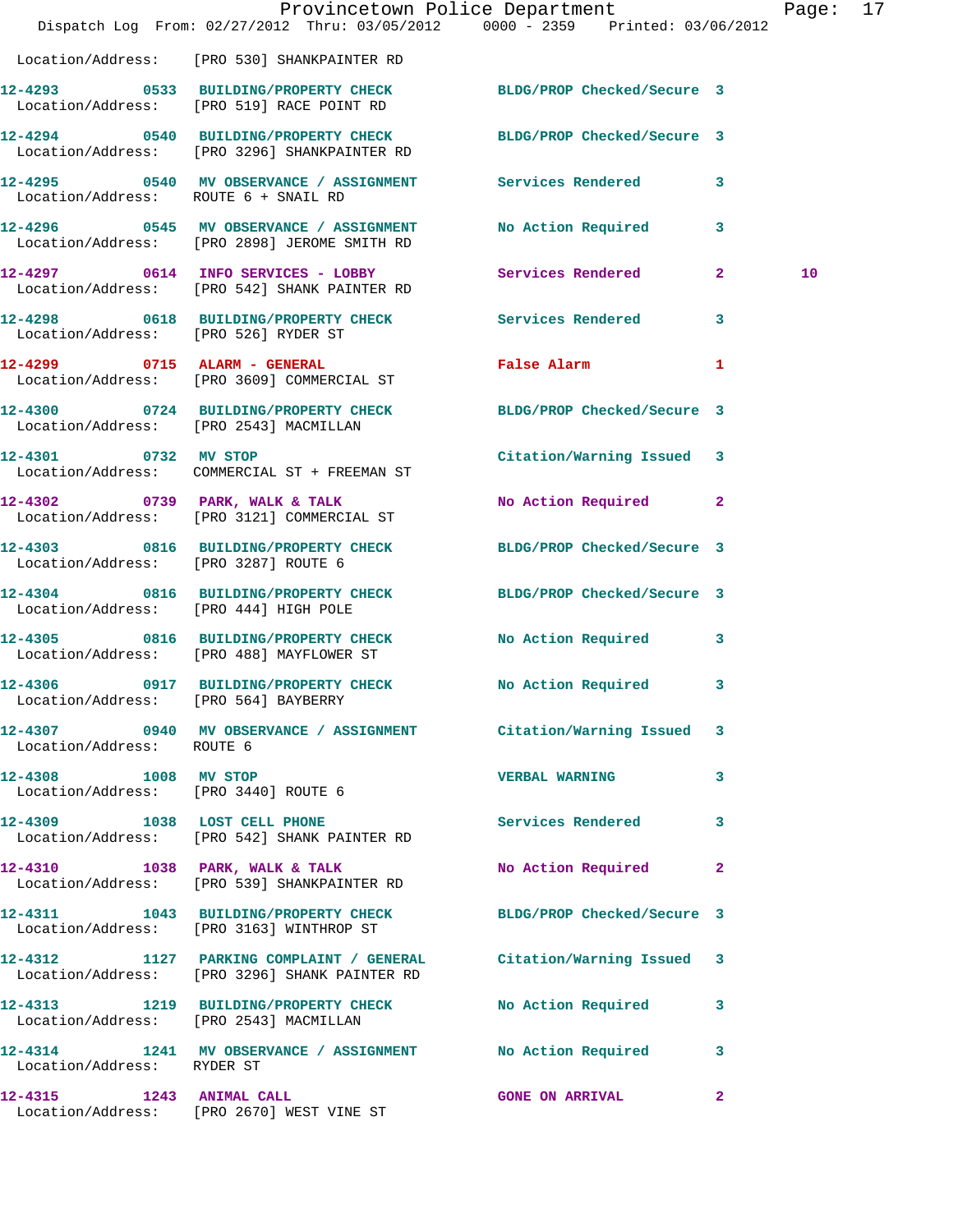|                                                              | Provincetown Police Department<br>Dispatch Log From: 02/27/2012 Thru: 03/05/2012   0000 - 2359   Printed: 03/06/2012 |                            |              |
|--------------------------------------------------------------|----------------------------------------------------------------------------------------------------------------------|----------------------------|--------------|
|                                                              | 12-4316 1249 911 GENERAL<br>Location/Address: [PRO 1636] BROWNE ST                                                   | Services Rendered          | $\mathbf{1}$ |
|                                                              | 12-4317 1307 PARK, WALK & TALK<br>Location/Address: [PRO 2206] COMMERCIAL ST                                         | BLDG/PROP Checked/Secure 2 |              |
| 12-4318 1309 HAZARDS<br>Location/Address: BANGS ST           |                                                                                                                      | Services Rendered          | $\mathbf{2}$ |
|                                                              | 12-4319 1318 PARK, WALK & TALK<br>Location/Address: [PRO 285] COMMERCIAL ST                                          | Services Rendered          | $\mathbf{2}$ |
|                                                              | 12-4320 1328 MEDICAL EMERGENCY<br>Location/Address: [PRO 3714] BAYBERRY AVE                                          | Transported to Hospital 1  |              |
|                                                              | 12-4321 1347 PARK, WALK & TALK<br>Location/Address: [PRO 537] SHANK PAINTER RD                                       | <b>Services Rendered</b>   | $\mathbf{2}$ |
|                                                              | 12-4322 1408 MEDICAL EMERGENCY<br>Location/Address: [PRO 440] HARRY KEMP WAY                                         | Transported to Hospital 1  |              |
|                                                              | 12-4323 1424 MV COMPLAINT<br>Location/Address: [PRO 1493] UPPER MILLER HILL RD                                       | <b>Services Rendered</b>   | $\mathbf{2}$ |
| Location/Address: [PRO 571] ALDEN ST                         | 12-4324 1429 BUILDING/PROPERTY CHECK BLDG/PROP Checked/Secure 3                                                      |                            |              |
| Location/Address: [PRO 2543] MACMILLAN                       | 12-4325 1432 BUILDING/PROPERTY CHECK BLDG/PROP Checked/Secure 3                                                      |                            |              |
| Location/Address: COMMERCIAL ST                              | 12-4326 1528 NO WATER/MUTUAL AID                                                                                     | Services Rendered          | 3            |
|                                                              | 12-4327 1554 ANIMAL CALL/BAT<br>Location/Address: [PRO 2653] RACE POINT RD                                           | <b>Services Rendered</b>   | $\mathbf{2}$ |
|                                                              | 12-4328 1618 BUILDING/PROPERTY CHECK BLDG/PROP Checked/Secure 3<br>Location/Address: [PRO 2977] COMMERCIAL ST        |                            |              |
|                                                              | 12-4329   1619   ASSIST AGENCY / MUTUAL AID   Services Rendered<br>Location/Address: [PRO 2521] ROUTE 6              |                            | 3            |
| Location/Address: [PRO 2518] ROUTE 6                         | 12-4330 1626 MV OBSERVANCE / ASSIGNMENT No Action Required                                                           |                            |              |
|                                                              | 12-4331 1635 BUILDING/PROPERTY CHECK<br>Location/Address: [PRO 2483] COMMERCIAL ST                                   | BLDG/PROP Checked/Secure 3 |              |
| 12-4332 1642 MV STOP                                         | Location/Address: [PRO 2818] CONWELL ST                                                                              | <b>VERBAL WARNING</b>      | 3            |
| 12-4333 1714 MV STOP<br>Location/Address: SNAIL RD           |                                                                                                                      | <b>VERBAL WARNING</b>      | 3            |
| 12-4334 1723 MV STOP                                         | Location/Address: [PRO 2513] ROUTE 6                                                                                 | <b>VERBAL WARNING</b>      | 3            |
| Location/Address: [PRO 444] HIGH POLE                        | 12-4335 1735 BUILDING/PROPERTY CHECK BLDG/PROP Checked/Secure 3                                                      |                            |              |
| Location/Address: [PRO 2521] ROUTE 6                         | 12-4336 1739 MV OBSERVANCE / ASSIGNMENT No Action Required                                                           |                            | 3            |
| 12-4337 1756 MV STOP<br>Location/Address: [PRO 2513] ROUTE 6 |                                                                                                                      | <b>VERBAL WARNING</b>      | 3            |
| 1802 COMPLAINT<br>12-4338                                    | Location/Address: [PRO 2784] SHANK PAINTER RD                                                                        | Services Rendered          | 3            |
|                                                              | 12-4339 1824 BUILDING/PROPERTY CHECK BLDG/PROP Checked/Secure 3                                                      |                            |              |

Location/Address: [PRO 512] PRINCE ST

Page: 18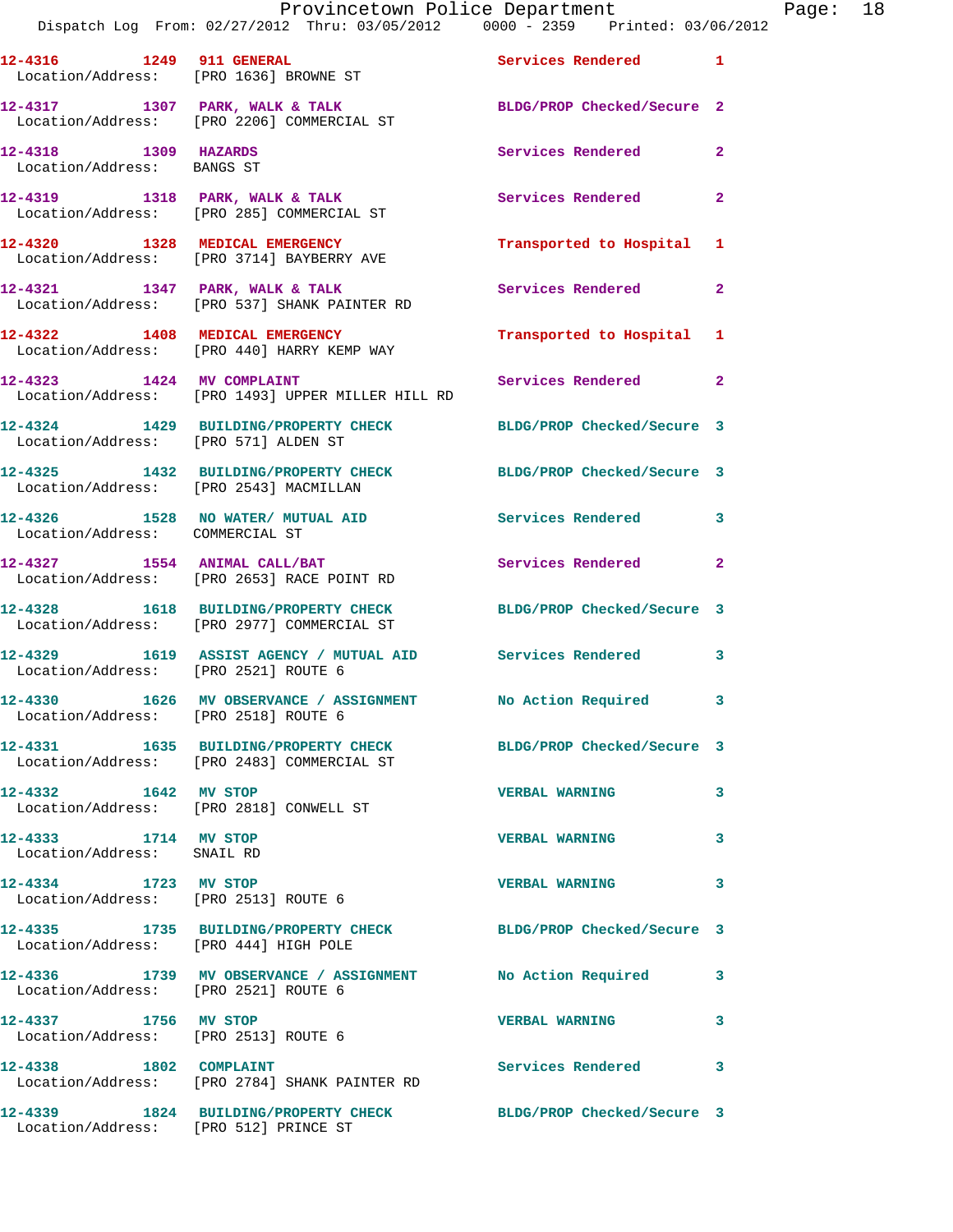|                               | 12-4340 1831 MV OBSERVANCE / ASSIGNMENT<br>Location/Address: RYDER ST + BRADFORD ST                       | No Action Required         | 3            |
|-------------------------------|-----------------------------------------------------------------------------------------------------------|----------------------------|--------------|
| 12-4341 1835 MV STOP          | Location/Address: [PRO 731] BRADFORD ST                                                                   | No Action Required         | 3            |
| 12-4342 1840 MV STOP          | Location/Address: [PRO 731] BRADFORD ST                                                                   | <b>VERBAL WARNING</b>      | 3            |
|                               | 12-4343 1929 BUILDING/PROPERTY CHECK<br>Location/Address: [PRO 3317] CEMETERY RD                          | BLDG/PROP Checked/Secure 3 |              |
| Refer To Accident: 12-5-AC    | 12-4344 1951 MV ACCIDENT<br>Location/Address: [PRO 1192] COMMERCIAL ST                                    | Services Rendered 1        |              |
|                               | 12-4345 2001 MV COMPLAINT<br>Location/Address: [PRO 2521] ROUTE 6                                         | <b>GONE ON ARRIVAL</b>     | $\mathbf{2}$ |
|                               | 12-4346 2048 BUILDING/PROPERTY CHECK<br>Location/Address: [PRO 440] HARRY KEMP WAY                        | BLDG/PROP Checked/Secure 3 |              |
|                               | 12-4347 2057 BUILDING/PROPERTY CHECK<br>Location/Address: [PRO 3259] MACMILLAN WHARF                      | BLDG/PROP Checked/Secure 3 |              |
|                               | 12-4348 2115 BUILDING/PROPERTY CHECK<br>Location/Address: [PRO 306] COMMERCIAL ST                         | BLDG/PROP Checked/Secure 3 |              |
|                               | 12-4349 2324 ASSIST AGENCY / MUTUAL AID Services Rendered<br>Location/Address: [PRO 542] SHANK PAINTER RD |                            | 3            |
|                               | 12-4350 2329 BUILDING/PROPERTY CHECK<br>Location/Address: [PRO 3259] MACMILLAN                            | Services Rendered          | 3            |
|                               | 12-4351 2338 MV OBSERVANCE / ASSIGNMENT Services Rendered<br>Location/Address: ROUTE 6 + SNAIL RD         |                            | 3            |
|                               | 12-4352 2356 MV OBSERVANCE / ASSIGNMENT Services Rendered<br>Location/Address: [PRO 2577] BRADFORD ST     |                            | 3            |
| For Date: 03/04/2012 - Sunday |                                                                                                           |                            |              |
| 12-4353 0003 MV STOP          | Location/Address: BRADFORD ST + DYER ST                                                                   | <b>VERBAL WARNING</b>      |              |
| 0023 MV STOP<br>12-4354       | Location: [PRO 3431] LOPES SQUARE                                                                         | Citation/Warning Issued 3  |              |
| 12-4355 0026 BAR CHECK        | Location/Address: [PRO 2737] COMMERCIAL ST                                                                | BLDG/PROP Checked/Secure 2 |              |
| 12-4356                       | 0026 BUILDING/PROPERTY CHECK                                                                              | BLDG/PROP Checked/Secure 3 |              |

 Location/Address: [PRO 182] COMMERCIAL ST **12-4357 0029 BAR CHECK BLDG/PROP Checked/Secure 2**  Location/Address: [PRO 399] COMMERCIAL ST **12-4358 0031 BAR CHECK BLDG/PROP Checked/Secure 2**  Location/Address: [PRO 484] MASONIC PL **12-4359 0035 BUILDING/PROPERTY CHECK BLDG/PROP Checked/Secure 3**  Location/Address: [PRO 175] COMMERCIAL ST **12-4360 0039 MV OBSERVANCE / ASSIGNMENT No Action Required 3**  Location/Address: [PRO 2577] BRADFORD ST **12-4361 0044 BAR CHECK BLDG/PROP Checked/Secure 2**  Location/Address: [PRO 3443] COMMERCIAL ST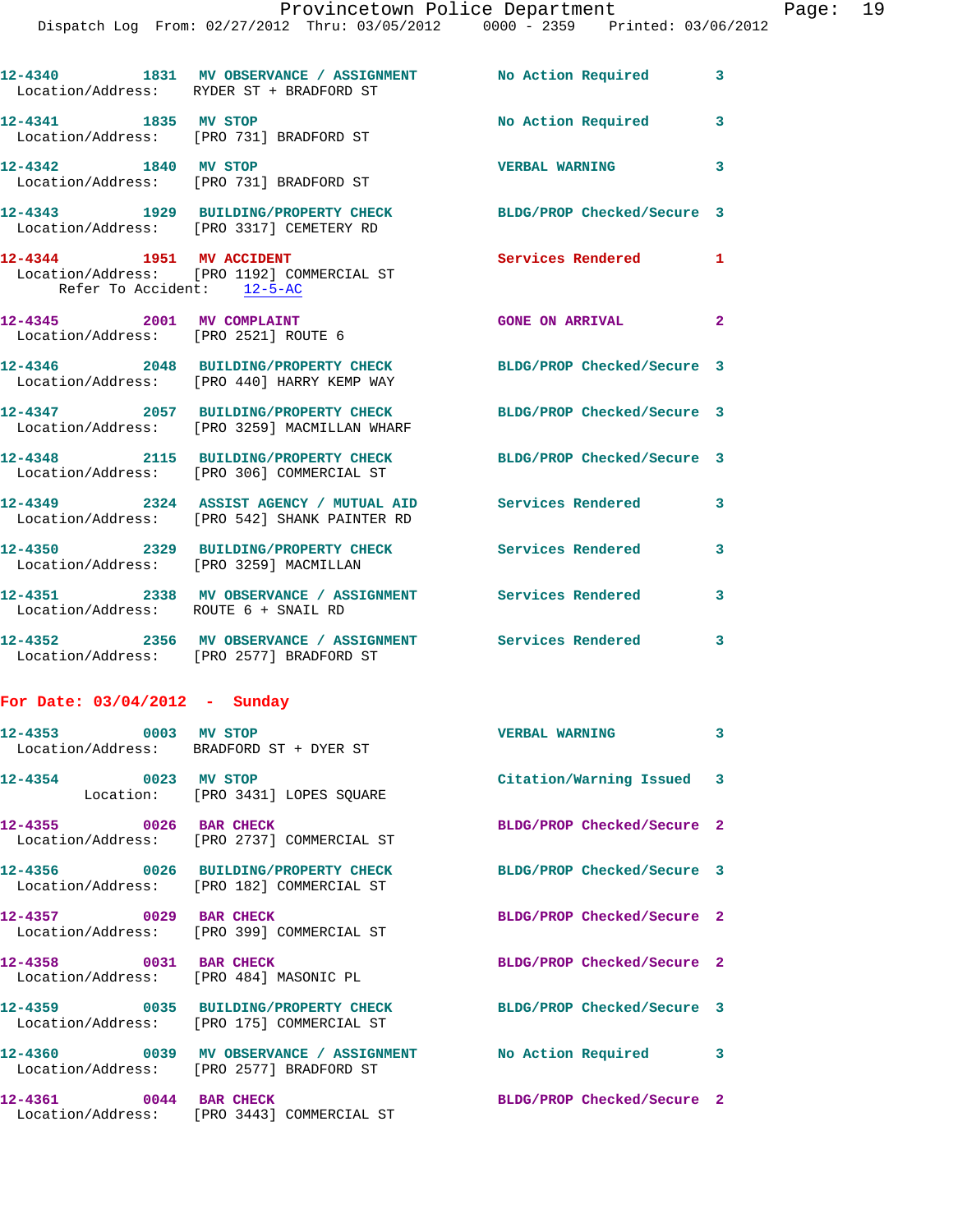|                                                                   | Dispatch Log From: 02/27/2012 Thru: 03/05/2012 0000 - 2359 Printed: 03/06/2012                                | Provincetown Police Department | Page: 20     |
|-------------------------------------------------------------------|---------------------------------------------------------------------------------------------------------------|--------------------------------|--------------|
|                                                                   | 12-4362 6100 MV OBSERVANCE / ASSIGNMENT Services Rendered 3                                                   |                                |              |
| 12-4363 0109 MV STOP                                              | Location/Address: [PRO 37] BRADFORD ST<br>Location/Address: RACE POINT RD + ROUTE 6                           | VERBAL WARNING                 | $\mathbf{3}$ |
|                                                                   | 12-4364 0117 MV OBSERVANCE / ASSIGNMENT Services Rendered 3<br>Location/Address: [PRO 37] BRADFORD ST         |                                |              |
| 12-4365 0120 MV STOP                                              | Location/Address: [PRO 2521] ROUTE 6                                                                          | <b>VERBAL WARNING</b>          | 3            |
|                                                                   | 12-4366 0154 BUILDING/PROPERTY CHECK Services Rendered 3<br>Location/Address: [PRO 306] COMMERCIAL ST         |                                |              |
|                                                                   | 12-4367 0155 LOBBY TRAFFIC<br>Location/Address: [PRO 542] SHANK PAINTER RD                                    | Services Rendered 2            | 9            |
| Location/Address: [PRO 2539] RYDER ST                             | 12-4368 0159 BUILDING/PROPERTY CHECK BLDG/PROP Checked/Secure 3                                               |                                |              |
|                                                                   | 12-4369 0302 BUILDING/PROPERTY CHECK BLDG/PROP Checked/Secure 3<br>Location/Address: [PRO 440] HARRY KEMP WAY |                                |              |
|                                                                   | 12-4370 0443 BUILDING/PROPERTY CHECK BLDG/PROP Checked/Secure 3<br>Location/Address: [PRO 446] HOWLAND ST     |                                |              |
|                                                                   | 12-4371 0524 MV OBSERVANCE / ASSIGNMENT No Action Required 3<br>Location/Address: [PRO 2898] JEROME SMITH RD  |                                |              |
|                                                                   | 12-4372 0557 BUILDING/PROPERTY CHECK Services Rendered 3<br>Location/Address: [PRO 518] RACE POINT RD         |                                |              |
|                                                                   | 12-4373 0603 MV OBSERVANCE / ASSIGNMENT Services Rendered<br>Location/Address: ROUTE 6 + HOWLAND ST           |                                | $\mathbf{3}$ |
|                                                                   | $12-4374$ 0718 PARK, WALK & TALK<br>Location/Address: [PRO 539] SHANKPAINTER RD                               | No Action Required 2           |              |
| Location/Address: [PRO 571] ALDEN ST                              | 12-4375 0726 BUILDING/PROPERTY CHECK No Action Required 3                                                     |                                |              |
| 12-4376 0730 PARK, WALK & TALK<br>Location/Address: COMMERCIAL ST |                                                                                                               | No Action Required             |              |
|                                                                   | 12-4377 0730 BUILDING/PROPERTY CHECK<br>Location/Address: [PRO 175] COMMERCIAL ST                             | No Action Required             | $\mathbf{3}$ |
|                                                                   | 12-4378 0745 ANIMAL CALL/DOG BITE<br>Location/Address: COMMERCIAL ST + ANTHONY ST                             | Services Rendered              | $\mathbf{2}$ |
| Location/Address: [PRO 2543] MACMILLAN                            | 12-4379 0753 BUILDING/PROPERTY CHECK                                                                          | <b>No Action Required</b>      | 3            |
| Location/Address: [PRO 444] HIGH POLE                             | 12-4380 0810 BUILDING/PROPERTY CHECK No Action Required                                                       |                                | $\mathbf{3}$ |
|                                                                   | 12-4381 0815 BUILDING/PROPERTY CHECK<br>Location/Address: [PRO 2543] MACMILLAN                                | No Action Required             | 3            |
| Location/Address: RYDER ST                                        | 12-4382 0815 MV OBSERVANCE / ASSIGNMENT No Action Required                                                    |                                | 3            |
|                                                                   | 12-4383 0832 MV STOP<br>Location/Address: RYDER ST + BRADFORD ST                                              | <b>VERBAL WARNING</b>          | 3            |
| 12-4384 0906 FOLLOW UP                                            | Location/Address: [PRO 37] BRADFORD ST                                                                        | Services Rendered              | $\mathbf{2}$ |
| Location/Address: OLD ANN PAGE WAY                                | 12-4385 0926 DOMESTIC DISTURBANCE/ASSAULT Services Rendered 1                                                 |                                |              |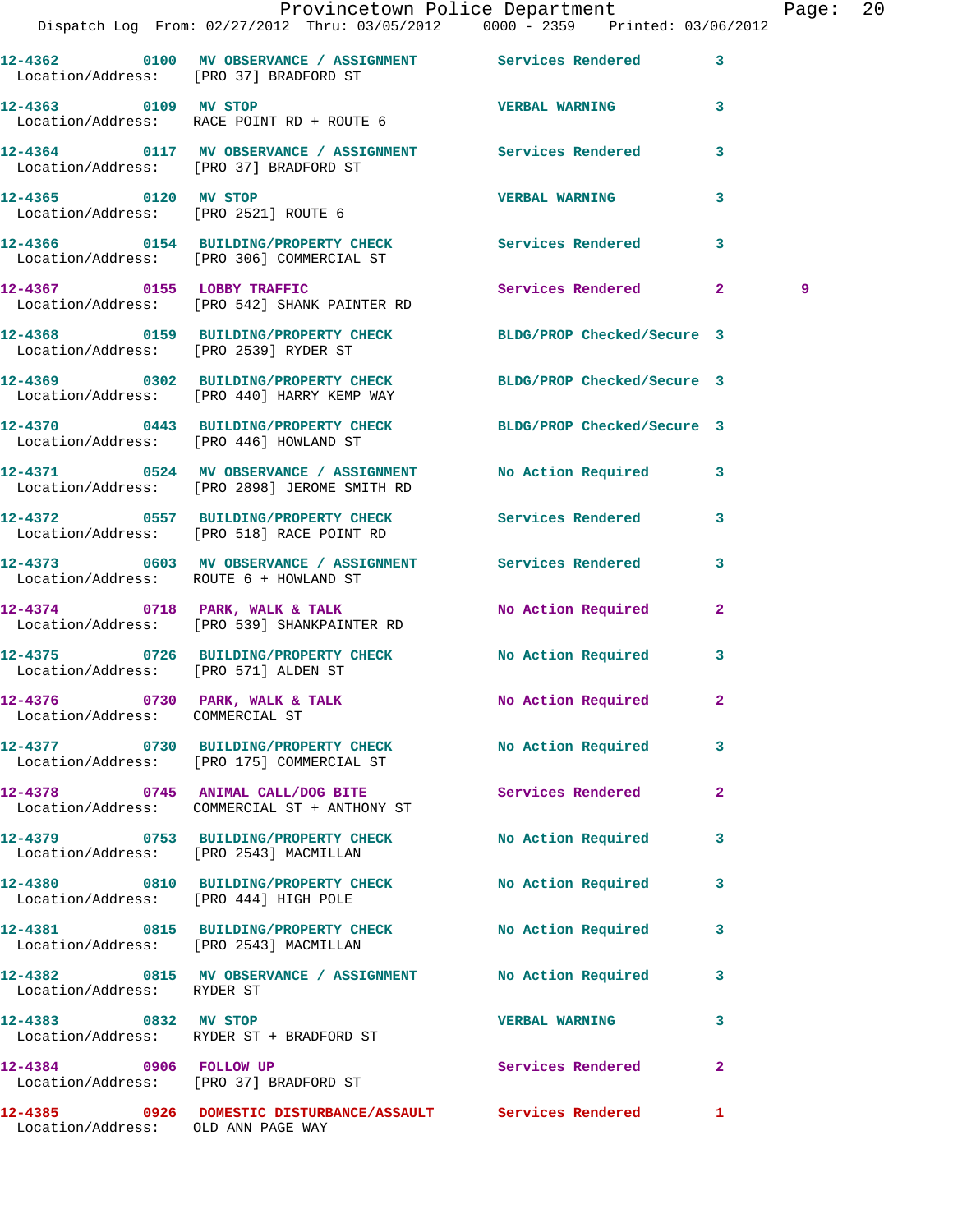## Provincetown Police Department Page: 21

Dispatch Log From: 02/27/2012 Thru: 03/05/2012 0000 - 2359 Printed: 03/06/2012

|                                                                   | 12-4386 0929 STAFF AT HIGH SCHOOL                                                           | <b>Services Rendered</b>   | $\overline{\mathbf{3}}$ |
|-------------------------------------------------------------------|---------------------------------------------------------------------------------------------|----------------------------|-------------------------|
| 12-4387 0948 FOX SITING                                           | Location/Address: [PRO 136] COMMERCIAL ST                                                   | Services Rendered          | $\overline{a}$          |
| 12-4388 0958 ASSIST CITIZEN                                       | Location/Address: [PRO 1771] CONWELL ST                                                     | Services Rendered          | 3                       |
|                                                                   | 12-4389 1018 MV OBSERVANCE / ASSIGNMENT<br>Location/Address: HOWLAND ST + BRADFORD ST       | Services Rendered          | $\mathbf{3}$            |
|                                                                   | 12-4390 1029 MEDICAL EMERGENCY<br>Location/Address: [PRO 2408] STANDISH ST                  | Transported to Hospital 1  |                         |
| 12-4391 1108 MV STOP                                              | Location/Address: RYDER ST + BRADFORD ST                                                    | <b>VERBAL WARNING</b>      | 3                       |
| Location/Address: JEROME SMITH RD                                 | 12-4392 1147 MV OBSERVANCE / ASSIGNMENT No Action Required                                  |                            | 3                       |
|                                                                   | $12-4393$ 1159 PARK, WALK & TALK<br>Location/Address: COMMERCIAL ST + STANDISH ST           | No Action Required         | $\mathbf{2}$            |
|                                                                   | $12-4394$ 1200 PARK, WALK & TALK<br>Location/Address: [PRO 2308] COMMERCIAL ST              | No Action Required         | $\overline{2}$          |
|                                                                   | 12-4397 1201 BUILDING/PROPERTY CHECK<br>Location/Address: [PRO 1638] COMMERCIAL ST          | No Action Required         | 3                       |
| Location/Address: [PRO 564] BAYBERRY                              | 12-4395 1232 BUILDING/PROPERTY CHECK                                                        | No Action Required         | 3                       |
|                                                                   | 12-4396 1306 ASSIST AGENCY / MUTUAL AID Services Rendered<br>Location: [PRO 3672] TOWN LINE |                            | 3                       |
| 12-4398 1407 SERVE SUMMONS<br>Location/Address: WINSLOW ST        |                                                                                             | <b>Services Rendered</b>   | 3                       |
| 12-4399 1420 191 OUT OF TOWN                                      |                                                                                             | <b>Services Rendered</b>   | 3                       |
| 12-4400                                                           | 1421 SERVE SUMMONS<br>Location/Address: [PRO 1554] COMMERCIAL ST                            | Could Not Locate           | 3                       |
| 12-4401 1427 SERVE SUMMONS                                        | Location/Address: [PRO 3304] COMMERCIAL ST                                                  | Could Not Locate           | 3                       |
| Location/Address: SNAIL RD                                        | 12-4402 1428 FOUND PURSE- RETURNED                                                          | Services Rendered          | 3                       |
|                                                                   | 12-4403 1519 MEDICAL EMERGENCY<br>Location/Address: [PRO 542] SHANK PAINTER RD              | PATIENT REFUSAL 1          |                         |
|                                                                   |                                                                                             | BLDG/PROP Checked/Secure 3 |                         |
| 12-4406 1606 ANIMAL CALL                                          | Location/Address: [PRO 1507] BRADFORD ST                                                    | No Action Required         | $\mathbf{2}$            |
| 12-4405 1609 PARK, WALK & TALK<br>Location/Address: COMMERCIAL ST |                                                                                             | No Action Required         | $\mathbf{2}$            |
| Location/Address: [PRO 2521] ROUTE 6                              | 12-4407 1617 MV OBSERVANCE / ASSIGNMENT No Action Required                                  |                            | 3                       |
| Location/Address: [PRO 564] BAYBERRY                              | 12-4408 1619 BUILDING/PROPERTY CHECK                                                        | BLDG/PROP Checked/Secure 3 |                         |
| 12-4409 1619 ANIMAL CALL<br>Location/Address: [PRO 2580] ROUTE 6  |                                                                                             | No Action Required 2       |                         |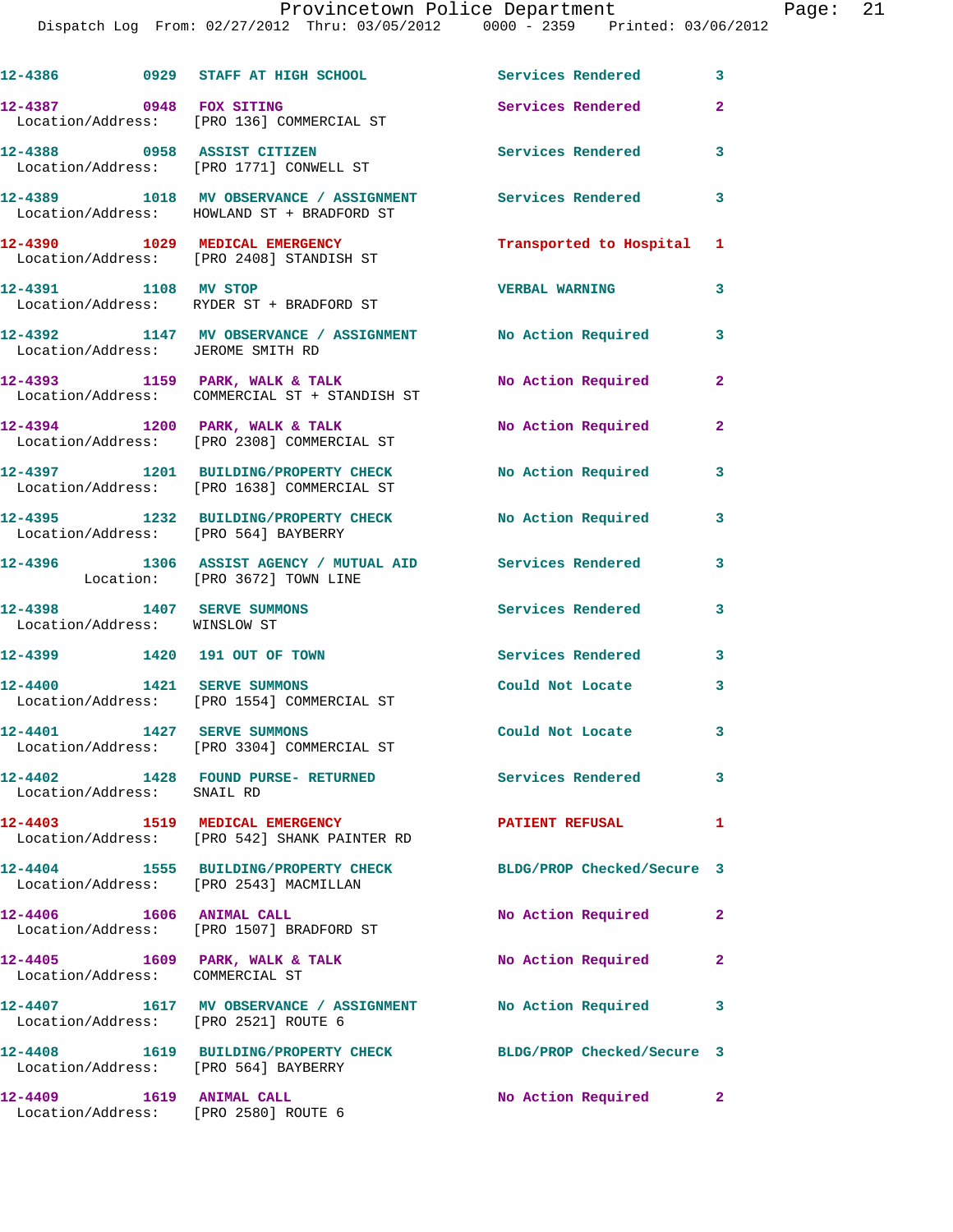|                          |  | Provincetown Police Department |  |                                 | Page: 22 |  |
|--------------------------|--|--------------------------------|--|---------------------------------|----------|--|
| 27/2012 Thru: 03/05/2012 |  |                                |  | 0000 - 2359 Printed: 03/06/2012 |          |  |

|                                                                   | Dispatch Log From: 02/27/2012 Thru: 03/05/2012 0000 - 2359 Printed: 03/06/                            |                            |                         |
|-------------------------------------------------------------------|-------------------------------------------------------------------------------------------------------|----------------------------|-------------------------|
| 12-4410 1623 MV STOP<br>Location/Address: ROUTE 6                 |                                                                                                       | <b>VERBAL WARNING</b>      | $\overline{\mathbf{3}}$ |
|                                                                   | 12-4411 1624 MEDICAL EMERGENCY<br>Location/Address: [PRO 399] COMMERCIAL ST                           | Transported to Hospital 1  |                         |
|                                                                   | 12-4414 1625 BUILDING/PROPERTY CHECK<br>Location/Address: [PRO 175] COMMERCIAL ST                     | BLDG/PROP Checked/Secure 3 |                         |
| 12-4412 1632 MV STOP<br>Location/Address: ROUTE 6                 |                                                                                                       | <b>VERBAL WARNING</b>      | 3                       |
| 12-4413 1637 MV STOP<br>Location/Address: ROUTE 6                 |                                                                                                       | <b>VERBAL WARNING</b>      | 3                       |
| 12-4415 1646 SERVE SUMMONS                                        | Location/Address: [PRO 1554] COMMERCIAL ST                                                            | <b>SPOKEN TO</b>           | 3                       |
| 12-4416 1655 MV STOP                                              | Location/Address: [PRO 667] COMMERCIAL ST                                                             | <b>VERBAL WARNING</b>      | 3                       |
| 12-4417 1700 SERVE SUMMONS                                        | Location/Address: [PRO 3304] COMMERCIAL ST                                                            | <b>No Action Required</b>  | 3                       |
| 12-4418 1706 SERVE SUMMONS                                        | Location/Address: [PRO 155] COMMERCIAL ST                                                             | SPOKEN TO                  | 3                       |
| Location/Address: ROUTE 6                                         | 12-4419 1727 MV OBSERVANCE / ASSIGNMENT No Action Required                                            |                            | 3                       |
|                                                                   | 12-4420 1732 MV OBSERVANCE / ASSIGNMENT Services Rendered<br>Location/Address: [PRO 2577] BRADFORD ST |                            | 3                       |
|                                                                   | $12-4421$ 1734 PARK, WALK & TALK<br>Location/Address: [PRO 3296] SHANK PAINTER RD                     | No Action Required         | $\mathbf{2}$            |
| 12-4422 1737 MV STOP<br>Location/Address: [PRO 43] BRADFORD ST    |                                                                                                       | <b>VERBAL WARNING</b>      | 3                       |
| 12-4423 1744 MV STOP<br>Location/Address: [PRO 94] BRADFORD ST    |                                                                                                       | Citation/Warning Issued 3  |                         |
| 1753 MV STOP<br>12-4424<br>Location/Address: [PRO 43] BRADFORD ST |                                                                                                       | VERBAL WARNING 3           |                         |
| 12-4425 1756 MV STOP<br>Location/Address: [PRO 2521] ROUTE 6      |                                                                                                       | <b>VERBAL WARNING</b>      | 3                       |
| 12-4426 1804 MV STOP<br>Location/Address: ROUTE 6                 |                                                                                                       | No Action Required         | 3                       |
|                                                                   | 12-4427 1813 BUILDING/PROPERTY CHECK<br>Location/Address: [PRO 530] SHANKPAINTER RD                   | Services Rendered 3        |                         |
|                                                                   | 12-4428 1827 BUILDING/PROPERTY CHECK<br>Location/Address: [PRO 2540] RACE POINT RD                    | BLDG/PROP Checked/Secure 3 |                         |
| Location/Address: [PRO 16] BRADFORD ST                            | 12-4429 1850 BUILDING/PROPERTY CHECK                                                                  | BLDG/PROP Checked/Secure 3 |                         |
| 12-4430 1854 MV STOP                                              | Location/Address: [PRO 1895] BRADFORD ST                                                              | <b>VERBAL WARNING</b>      | 3                       |
| 12-4431 1858 BAR CHECK                                            | Location/Address: [PRO 2605] COMMERCIAL ST                                                            | Services Rendered          | $\mathbf{2}$            |
| 12-4432 1902 MV STOP                                              | Location: [PRO 1446] RYDER ST                                                                         | <b>VERBAL WARNING</b>      | $\overline{\mathbf{3}}$ |
| Location/Address: [PRO 2] ALDEN ST                                | 12-4433 1904 BUILDING/PROPERTY CHECK                                                                  | BLDG/PROP Checked/Secure 3 |                         |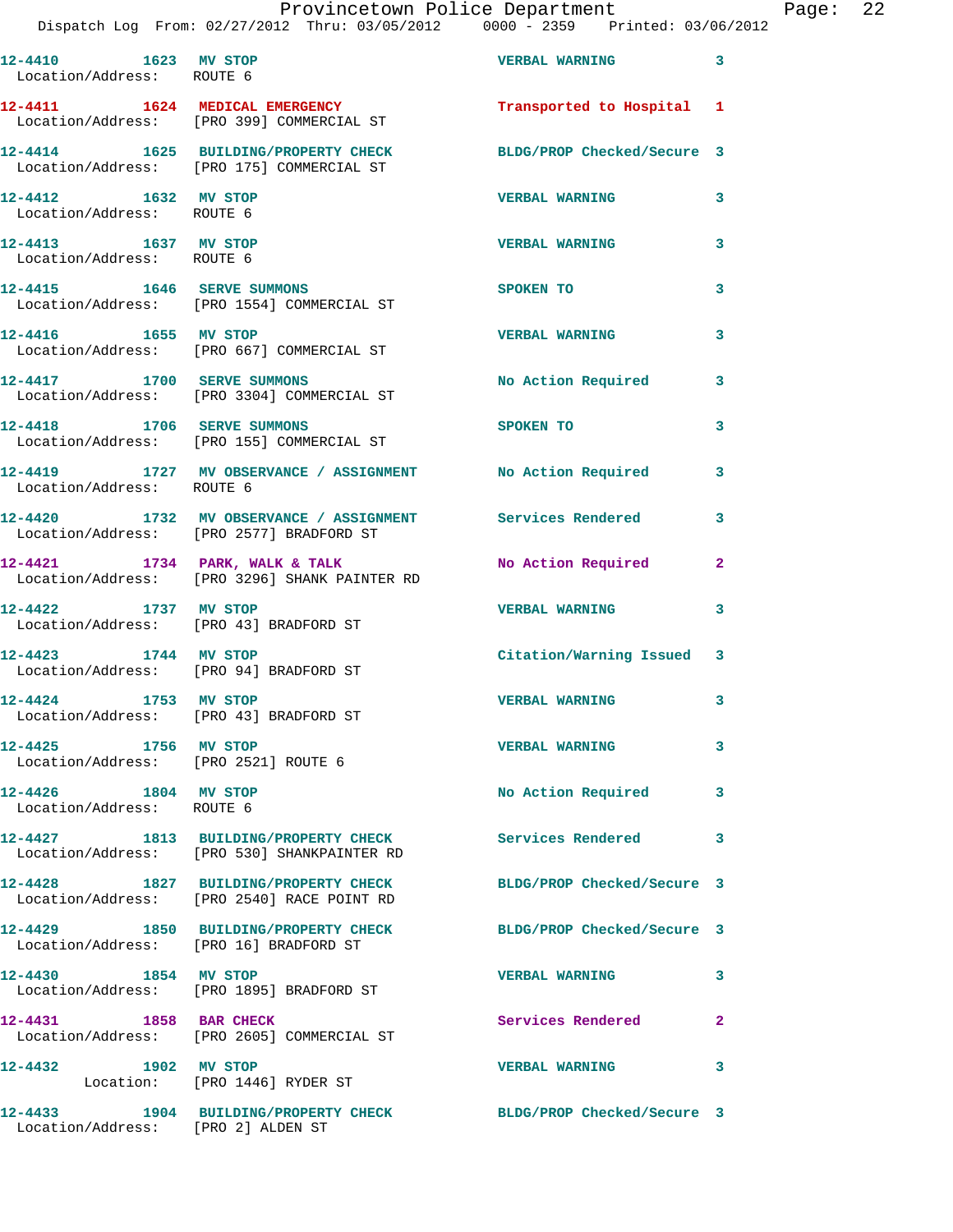| 12-4434 1909 MV STOP                                  | Location/Address: [PRO 3336] BRADFORD ST                                                                      | <b>VERBAL WARNING</b>      | $\mathbf{3}$ |
|-------------------------------------------------------|---------------------------------------------------------------------------------------------------------------|----------------------------|--------------|
|                                                       | 12-4435 1917 PARK, WALK & TALK<br>Location/Address: [PRO 539] SHANKPAINTER RD                                 | No Action Required         | $\mathbf{2}$ |
|                                                       | 12-4436 2002 MV OBSERVANCE / ASSIGNMENT No Action Required<br>Location/Address: RYDER ST + BRADFORD ST        |                            | 3            |
| 12-4437 2004 MV STOP                                  | Location/Address: RYDER ST + COMMERCIAL ST                                                                    | <b>VERBAL WARNING</b>      | 3            |
| 12-4438 2010 MV STOP<br>Location/Address: RYDER ST    |                                                                                                               | <b>VERBAL WARNING</b>      | 3            |
|                                                       | 12-4439 2015 BUILDING/PROPERTY CHECK<br>Location/Address: [PRO 175] COMMERCIAL ST                             | BLDG/PROP Checked/Secure 3 |              |
| Location/Address: [PRO 571] ALDEN ST                  | 12-4440 2029 BUILDING/PROPERTY CHECK                                                                          | BLDG/PROP Checked/Secure 3 |              |
|                                                       | 12-4441 2042 BUILDING/PROPERTY CHECK<br>Location/Address: [PRO 519] RACE POINT RD                             | BLDG/PROP Checked/Secure 3 |              |
| Location/Address: [PRO 94] BRADFORD ST                | 12-4442 2045 MV OBSERVANCE / ASSIGNMENT                                                                       | No Action Required 3       |              |
|                                                       | 12-4443 2056 BUILDING/PROPERTY CHECK<br>Location/Address: [PRO 182] COMMERCIAL ST                             | BLDG/PROP Checked/Secure 3 |              |
|                                                       | 12-4444 2119 BUILDING/PROPERTY CHECK<br>Location/Address: [PRO 306] COMMERCIAL ST                             | BLDG/PROP Checked/Secure 3 |              |
| 12-4445 2122 MV STOP                                  | Location/Address: RYDER ST + COMMERCIAL ST                                                                    | VERBAL WARNING 3           |              |
| 12-4446 2146 MV STOP<br>Location/Address: STANDISH ST |                                                                                                               | Citation/Warning Issued 3  |              |
|                                                       | 12-4447 2211 BUILDING/PROPERTY CHECK BLDG/PROP Checked/Secure 3<br>Location/Address: [PRO 440] HARRY KEMP WAY |                            |              |
|                                                       | 12-4448 2223 BUILDING/PROPERTY CHECK<br>Location/Address: [PRO 1638] COMMERCIAL ST                            | BLDG/PROP Checked/Secure 3 |              |
|                                                       | 12-4449 2319 BUILDING/PROPERTY CHECK<br>Location/Address: [PRO 306] COMMERCIAL ST                             | BLDG/PROP Checked/Secure 3 |              |
| Location/Address: [PRO 444] HIGH POLE                 | 12-4450 2325 BUILDING/PROPERTY CHECK                                                                          | Services Rendered          | 3            |
| 12-4451                                               | 2346 BUILDING/PROPERTY CHECK<br>Location/Address: [PRO 3296] SHANKPAINTER RD                                  | BLDG/PROP Checked/Secure 3 |              |
| Location/Address: ROUTE 6 + SNAIL RD                  | 12-4452 2348 MV OBSERVANCE / ASSIGNMENT Services Rendered                                                     |                            | 3            |
|                                                       | 12-4453 2359 MV OBSERVANCE / ASSIGNMENT<br>Location/Address: [PRO 530] SHANKPAINTER RD                        | No Action Required         | 3            |
| For Date: $03/05/2012$ - Monday                       |                                                                                                               |                            |              |
| Location/Address: [PRO 43] BRADFORD ST                |                                                                                                               |                            |              |

**12-4455 0022 BUILDING/PROPERTY CHECK Services Rendered 3** 

**12-4456 0026 MV OBSERVANCE / ASSIGNMENT Services Rendered 3** 

Location/Address: [PRO 3259] MACMILLAN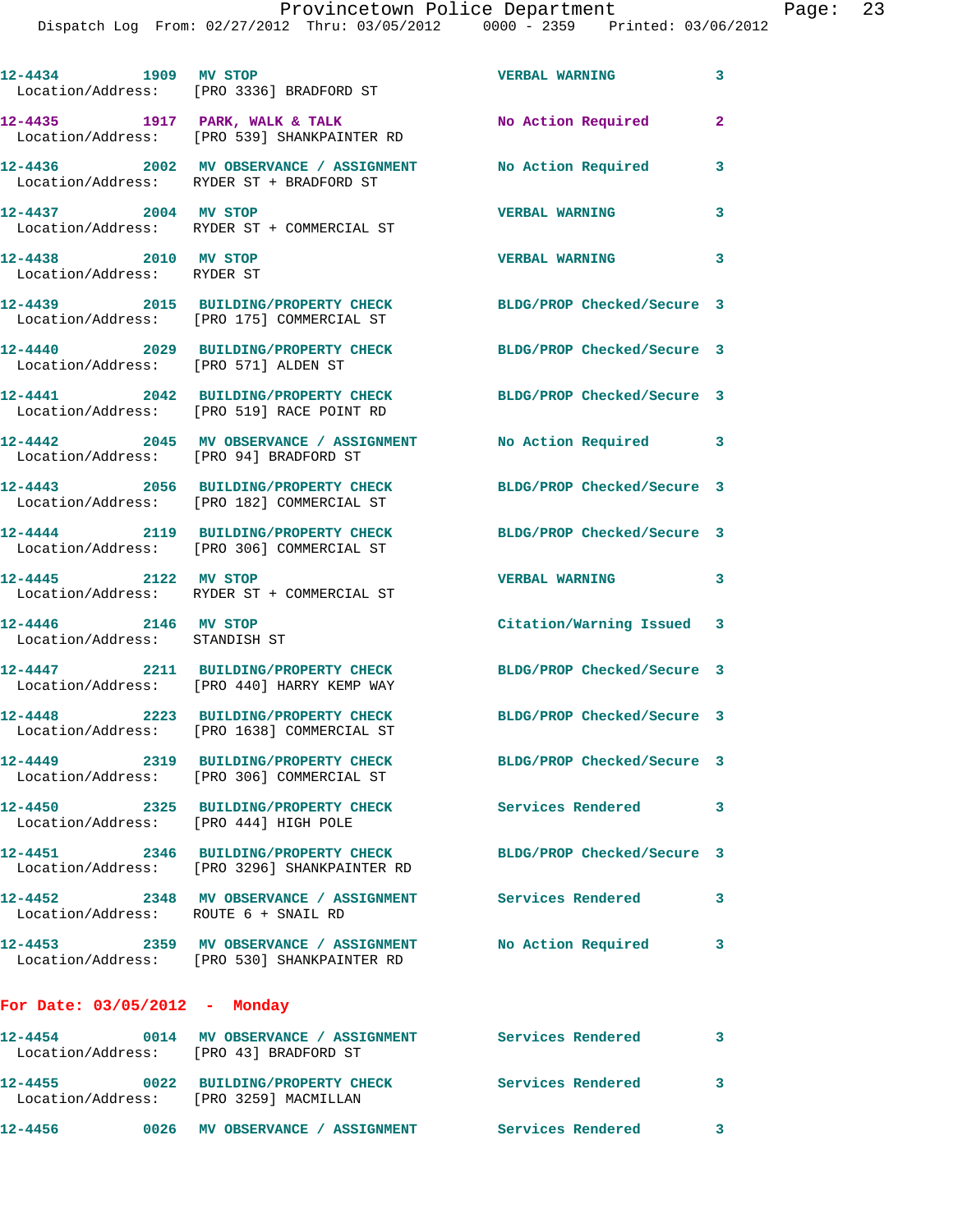|                                                             | Dispatch Log From: 02/27/2012 Thru: 03/05/2012 0000 - 2359 Printed: 03/06/2012                                  | Provincetown Police Department |              | Page: 24 |  |
|-------------------------------------------------------------|-----------------------------------------------------------------------------------------------------------------|--------------------------------|--------------|----------|--|
|                                                             | Location/Address: BRADFORD ST + RYDER ST                                                                        |                                |              |          |  |
|                                                             | 12-4457 0028 BAR CHECK<br>Location/Address: [PRO 3443] COMMERCIAL ST                                            | BLDG/PROP Checked/Secure 2     |              |          |  |
|                                                             | 12-4458 0107 BUILDING/PROPERTY CHECK BLDG/PROP Checked/Secure 3<br>Location/Address: [PRO 105] COMMERCIAL ST    |                                |              |          |  |
|                                                             | 12-4459 0141 911 GENERAL<br>Location/Address: [PRO 2931] COMMERCIAL ST<br>Refer To Arrest: $12-24-AR$           | Transported to Hospital 1      |              |          |  |
|                                                             | 12-4460 0323 MEDICAL EMERGENCY Services Rendered 1<br>Location/Address: [PRO 542] SHANK PAINTER RD              |                                |              |          |  |
|                                                             | 12-4461 0335 LOBBY TRAFFIC<br>Location/Address: [PRO 542] SHANK PAINTER RD                                      | Services Rendered 3            |              | 22       |  |
|                                                             | 12-4462 0436 BUILDING/PROPERTY CHECK BLDG/PROP Checked/Secure 3<br>Location/Address: [PRO 530] SHANK PAINTER RD |                                |              |          |  |
| Location/Address: [PRO 3287] ROUTE 6                        | 12-4463 0534 BUILDING/PROPERTY CHECK BLDG/PROP Checked/Secure 3                                                 |                                |              |          |  |
|                                                             | 12-4464 0605 BUILDING/PROPERTY CHECK BLDG/PROP Checked/Secure 3<br>Location/Address: [PRO 447] JEROME SMITH RD  |                                |              |          |  |
| 12-4465 0622 MV STOP                                        | Location/Address: [PRO 539] SHANK PAINTER RD                                                                    | <b>VERBAL WARNING</b>          | $\mathbf{3}$ |          |  |
| 12-4466 0717 ROAD CLOSURES                                  |                                                                                                                 | Services Rendered 3            |              |          |  |
|                                                             | 12-4467 0718 BUILDING/PROPERTY CHECK BLDG/PROP Checked/Secure 3<br>Location/Address: [PRO 545] SHANK PAINTER RD |                                |              |          |  |
| Location/Address: ROUTE 6                                   | 12-4468 0720 MV OBSERVANCE / ASSIGNMENT No Action Required 3                                                    |                                |              |          |  |
|                                                             | 12-4469 0730 BUILDING/PROPERTY CHECK<br>Location/Address: [PRO 564] BAYBERRY                                    | No Action Required             | $\mathbf{3}$ |          |  |
| 12-4470 0749 MV STOP<br>Location/Address: [PRO 521] ROUTE 6 |                                                                                                                 | No Action Required 3           |              |          |  |
|                                                             | 12-4471 0750 MV OBSERVANCE / ASSIGNMENT No Action Required 3<br>Location/Address: HARRY KEMP WAY + BREWSTER ST  |                                |              |          |  |
|                                                             | 12-4472 0824 BUILDING/PROPERTY CHECK<br>Location/Address: [PRO 1638] COMMERCIAL ST                              | No Action Required 3           |              |          |  |
|                                                             | 12-4473 0824 PARK, WALK & TALK<br>Location/Address: [PRO 182] COMMERCIAL ST                                     | No Action Required 2           |              |          |  |
|                                                             | 12-4474 0829 BUILDING/PROPERTY CHECK<br>Location/Address: [PRO 2543] MACMILLAN                                  | <b>No Action Required</b>      | 3            |          |  |
|                                                             | 12-4475 0900 LARCENY / FORGERY / FRAUD Services Rendered 2<br>Location/Address: [PRO 3430] COMMERCIAL ST        |                                |              |          |  |
|                                                             | 12-4476 0921 ALARM - GENERAL<br>Location/Address: [PRO 2093] COMMERCIAL ST                                      | Services Rendered              | 1            |          |  |
|                                                             | 12-4477 1000 PARK, WALK & TALK<br>Location/Address: [PRO 539] SHANKPAINTER RD                                   | No Action Required 2           |              |          |  |
| Location/Address: [PRO 3287] ROUTE 6                        | 12-4478 1011 BUILDING/PROPERTY CHECK No Action Required                                                         |                                | 3            |          |  |
|                                                             | 12-4480 1015 PARKING COMPLAINT / GENERAL Services Rendered 3<br>Location/Address: [PRO 1657] BREWSTER ST        |                                |              |          |  |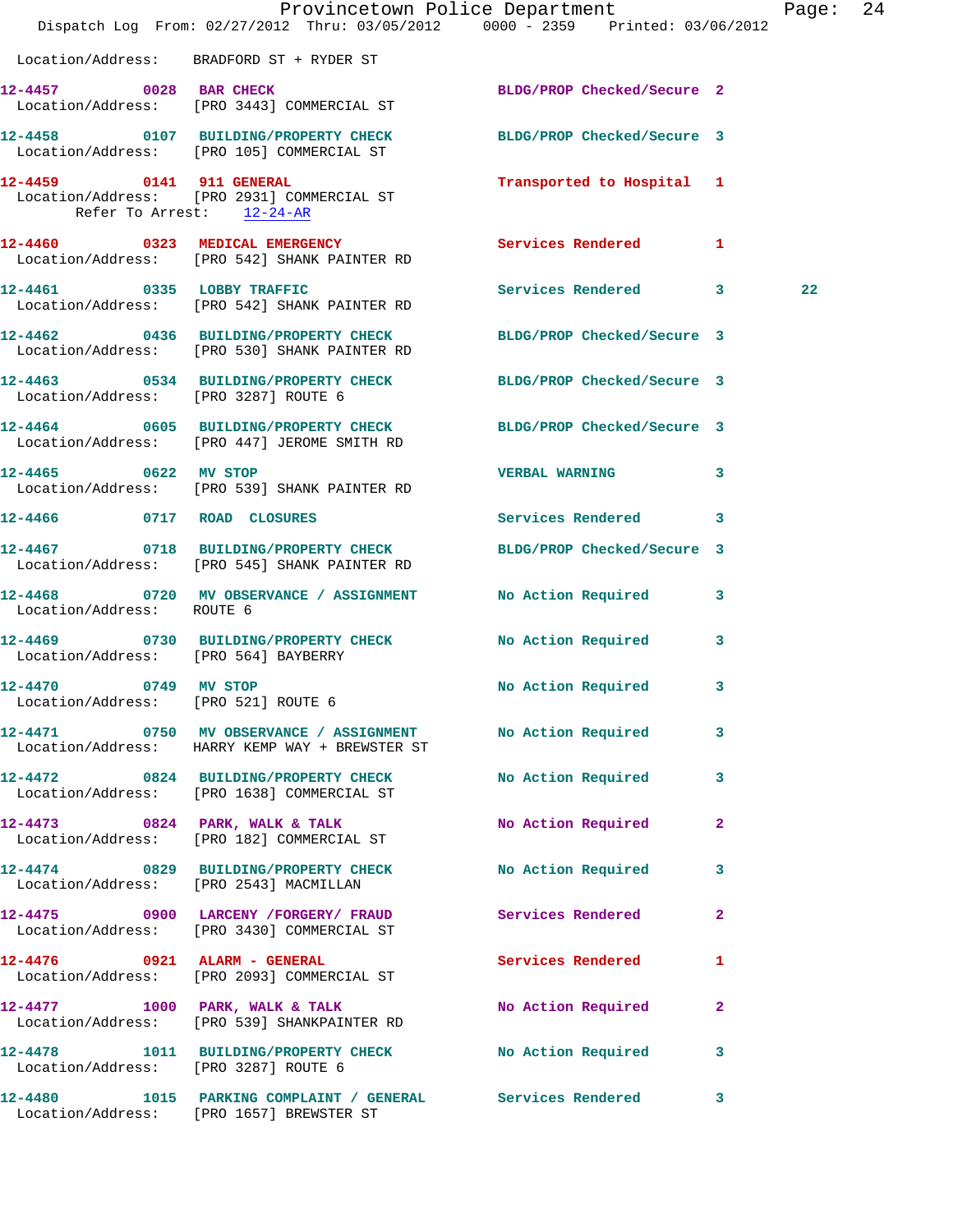|                                                              | Provincetown Police Department<br>Dispatch Log From: 02/27/2012 Thru: 03/05/2012 0000 - 2359 Printed: 03/06/2012  |                            |              | Page: 25 |  |
|--------------------------------------------------------------|-------------------------------------------------------------------------------------------------------------------|----------------------------|--------------|----------|--|
|                                                              | 12-4479 1021 MV COMPLAINT Services Rendered 2<br>Location/Address: WASHINGTON AVE + COMMERCIAL ST                 |                            |              |          |  |
|                                                              | 12-4481 1028 ASSIST AGENCY / MUTUAL AID Services Rendered 3<br>Location/Address: KENDALL LN + COMMERCIAL ST       |                            |              |          |  |
|                                                              | 12-4482 1110 MV OBSERVANCE / ASSIGNMENT No Action Required 3<br>Location/Address: ROUTE 6                         |                            |              |          |  |
|                                                              | 12-4483 1117 MV OBSERVANCE / ASSIGNMENT Citation/Warning Issued 3<br>Location/Address: BRADFORD ST + STANDISH AVE |                            |              |          |  |
| 12-4484 1135 MV STOP                                         | Location/Address: BRADFORD ST + SHANK PAINTER RD                                                                  | <b>VERBAL WARNING</b>      | 3            |          |  |
|                                                              | 12-4485 1230 BUILDING/PROPERTY CHECK No Action Required 3<br>Location/Address: [PRO 2898] JEROME SMITH RD         |                            |              |          |  |
|                                                              | 12-4486 1249 BUILDING/PROPERTY CHECK No Action Required 3<br>Location/Address: [PRO 2539] RYDER ST                |                            |              |          |  |
| Location/Address: ROUTE 6                                    | 12-4488 1249 MV OBSERVANCE / ASSIGNMENT No Action Required 3                                                      |                            |              |          |  |
| 12-4487 1259 MV STOP<br>Location/Address: JEROME SMITH RD    |                                                                                                                   | <b>VERBAL WARNING</b>      | $\mathbf{3}$ |          |  |
|                                                              | 12-4489 1316 MV COMPLAINT<br>Location/Address: ROUTE 6 + HOWLAND ST                                               | Could Not Locate           | $\mathbf{2}$ |          |  |
| Location/Address: [PRO 3222] ALDEN ST                        | 12-4490 1333 LARCENY / FORGERY / FRAUD SPOKEN TO                                                                  |                            | $\mathbf{2}$ |          |  |
| Location/Address: HOWLAND ST                                 | 12-4491 1409 MV OBSERVANCE / ASSIGNMENT Services Rendered 3                                                       |                            |              |          |  |
| 12-4492 1417 MV STOP                                         | Location/Address: HOWLAND ST + BRADFORD ST                                                                        | <b>VERBAL WARNING</b>      | $\mathbf{3}$ |          |  |
| Location/Address: [PRO 885] CONWAY ST                        | 12-4493 1507 MEDICAL EMERGENCY 1 Transported to Hospital 1                                                        |                            |              |          |  |
| 12-4494 1520 SERVICE CALL                                    | Location/Address: [PRO 105] COMMERCIAL ST                                                                         | Services Rendered 3        |              |          |  |
|                                                              | 12-4495 1531 PARK, WALK & TALK<br>Location/Address: [PRO 165] COMMERCIAL ST                                       | Services Rendered 2        |              |          |  |
|                                                              | 12-4496 1551 BUILDING/PROPERTY CHECK<br>Location/Address: [PRO 564] BAYBERRY AVE                                  | BLDG/PROP Checked/Secure 3 |              |          |  |
|                                                              | 12-4497 1554 ANIMAL CALL/FOX<br>Location/Address: [PRO 1507] BRADFORD ST                                          | <b>Services Rendered</b> 2 |              |          |  |
| Location/Address: [PRO 2521] ROUTE 6                         | 12-4498 1608 MV OBSERVANCE / ASSIGNMENT Services Rendered 3                                                       |                            |              |          |  |
| Location/Address: [PRO 564] BAYBERRY                         | 12-4499 1608 BUILDING/PROPERTY CHECK BLDG/PROP Checked/Secure 3                                                   |                            |              |          |  |
| 12-4500 1611 MV STOP                                         | Location/Address: [PRO 2521] ROUTE 6                                                                              | <b>VERBAL WARNING</b>      | 3            |          |  |
| 12-4501 1628 MV STOP<br>Location/Address: [PRO 2521] ROUTE 6 |                                                                                                                   | <b>VERBAL WARNING</b>      | 3            |          |  |
| Location/Address: [PRO 2518] ROUTE 6                         | 12-4502 1639 MV OBSERVANCE / ASSIGNMENT No Action Required 3                                                      |                            |              |          |  |
| Location/Address: [PRO 512] PRINCE ST                        | 12-4503 1641 BUILDING/PROPERTY CHECK BLDG/PROP Checked/Secure 3                                                   |                            |              |          |  |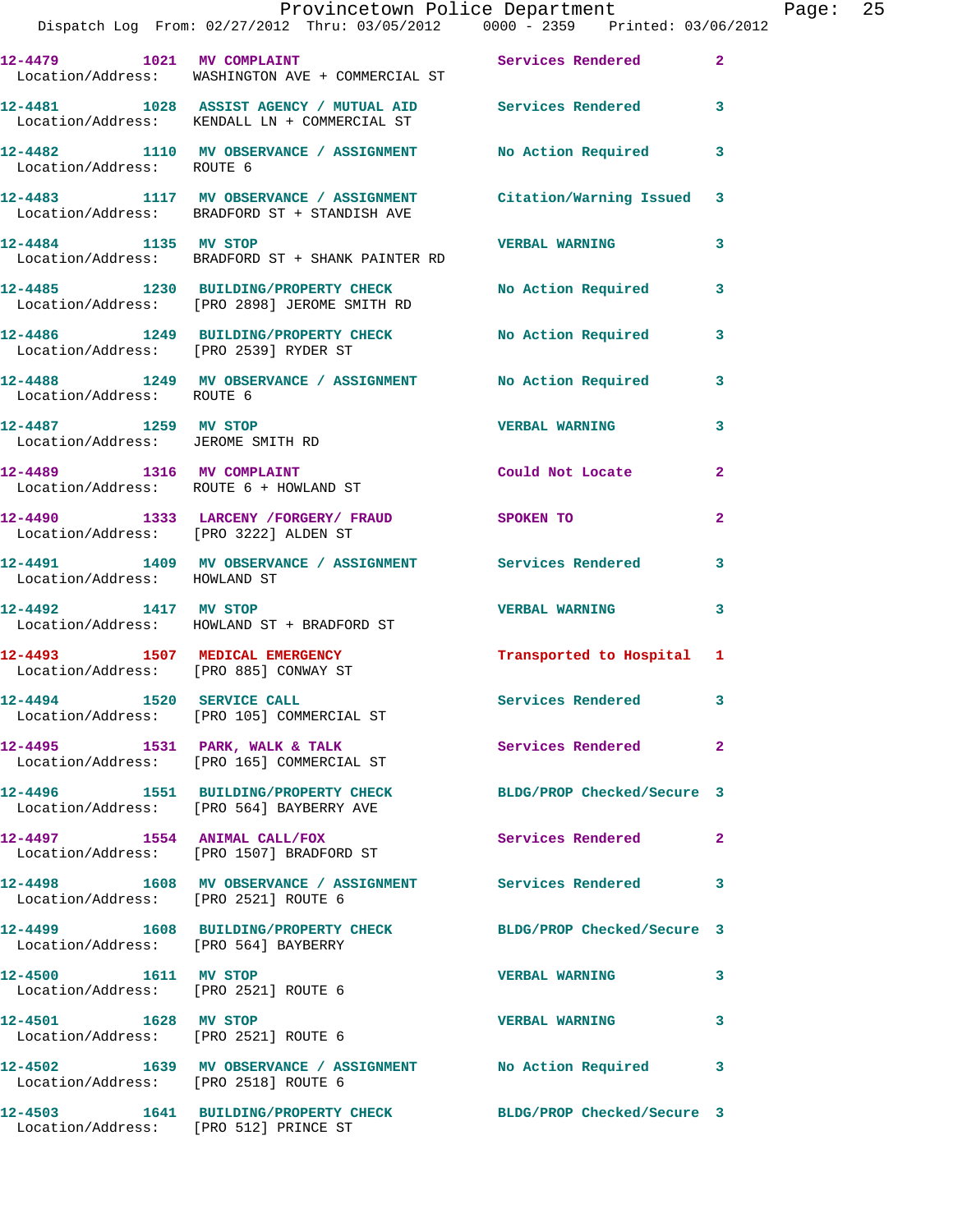| 12-4505 1644 SERVICE CALL                                    | Location/Address: [PRO 3296] SHANK PAINTER RD                                                         | Services Rendered 3        |                            |
|--------------------------------------------------------------|-------------------------------------------------------------------------------------------------------|----------------------------|----------------------------|
| Location/Address: [PRO 2543] MACMILLAN                       | 12-4504 1645 BUILDING/PROPERTY CHECK                                                                  | BLDG/PROP Checked/Secure 3 |                            |
| 12-4506 1649 MV STOP                                         | Location/Address: [PRO 2519] ROUTE 6                                                                  | <b>VERBAL WARNING</b>      | 3                          |
|                                                              | 12-4507 1724 MV OBSERVANCE / ASSIGNMENT Services Rendered<br>Location/Address: [PRO 2577] BRADFORD ST |                            | 3                          |
| Location/Address: [PRO 2521] ROUTE 6                         | 12-4508 1834 MV OBSERVANCE / ASSIGNMENT                                                               | No Action Required 3       |                            |
|                                                              | 12-4509 1858 BUILDING/PROPERTY CHECK<br>Location/Address: [PRO 2206] COMMERCIAL ST                    | BLDG/PROP Checked/Secure 3 |                            |
| 12-4510 1903 MV STOP                                         | Location/Address: RYDER ST + BRADFORD ST                                                              | No Action Required 3       |                            |
|                                                              | 12-4511 1923 BUILDING/PROPERTY CHECK<br>Location/Address: [PRO 488] MAYFLOWER ST                      | BLDG/PROP Checked/Secure 3 |                            |
|                                                              | 12-4512 1934 MV OBSERVANCE / ASSIGNMENT<br>Location/Address: [PRO 2577] BRADFORD ST                   | <b>Services Rendered</b>   | $\overline{\phantom{a}}$ 3 |
| 12-4513 1939 MV STOP                                         | Location/Address: [PRO 105] COMMERCIAL ST                                                             | Citation/Warning Issued 3  |                            |
|                                                              | 12-4514 1942 BUILDING/PROPERTY CHECK<br>Location/Address: [PRO 2898] JEROME SMITH RD                  | BLDG/PROP Checked/Secure 3 |                            |
| 12-4515 1956 MV STOP                                         | Location/Address: [PRO 549] STANDISH ST                                                               | VERBAL WARNING 3           |                            |
| Location/Address: [PRO 3259] MACMILLAN                       | 12-4516 2006 BUILDING/PROPERTY CHECK                                                                  | BLDG/PROP Checked/Secure 3 |                            |
| Location/Address: [PRO 2] ALDEN ST                           | 12-4517 2006 BUILDING/PROPERTY CHECK BLDG/PROP Checked/Secure 3                                       |                            |                            |
| 12-4518 2009 MV STOP                                         | Location/Address: [PRO 25] BRADFORD ST                                                                | <b>VERBAL WARNING</b>      | 3                          |
|                                                              | 12-4519 2026 BUILDING/PROPERTY CHECK<br>Location/Address: [PRO 2977] COMMERCIAL ST                    | BLDG/PROP Checked/Secure 3 |                            |
|                                                              | 12-4520 2040 BUILDING/PROPERTY CHECK<br>Location/Address: [PRO 530] SHANKPAINTER RD                   | BLDG/PROP Checked/Secure 3 |                            |
| Location/Address: [PRO 94] BRADFORD ST                       |                                                                                                       |                            | $\sim$ 3                   |
|                                                              | 12-4522 2059 BUILDING/PROPERTY CHECK<br>Location/Address: [PRO 519] RACE POINT RD                     | BLDG/PROP Checked/Secure 3 |                            |
| 12-4523 2100 MV STOP<br>Location/Address: [PRO 83] CENTER ST |                                                                                                       | <b>VERBAL WARNING</b>      | 3                          |
| Location/Address: [PRO 16] BRADFORD ST                       | 12-4524 2123 BUILDING/PROPERTY CHECK BLDG/PROP Checked/Secure 3                                       |                            |                            |
|                                                              | 12-4525 2203 BUILDING/PROPERTY CHECK<br>Location/Address: [PRO 440] HARRY KEMP WAY                    | BLDG/PROP Checked/Secure 3 |                            |
| 12-4526 2206 BAR CHECK                                       | Location/Address: [PRO 3443] COMMERCIAL ST                                                            | BLDG/PROP Checked/Secure 2 |                            |
|                                                              | 12-4527 2220 BUILDING/PROPERTY CHECK BLDG/PROP Checked/Secure 3                                       |                            |                            |